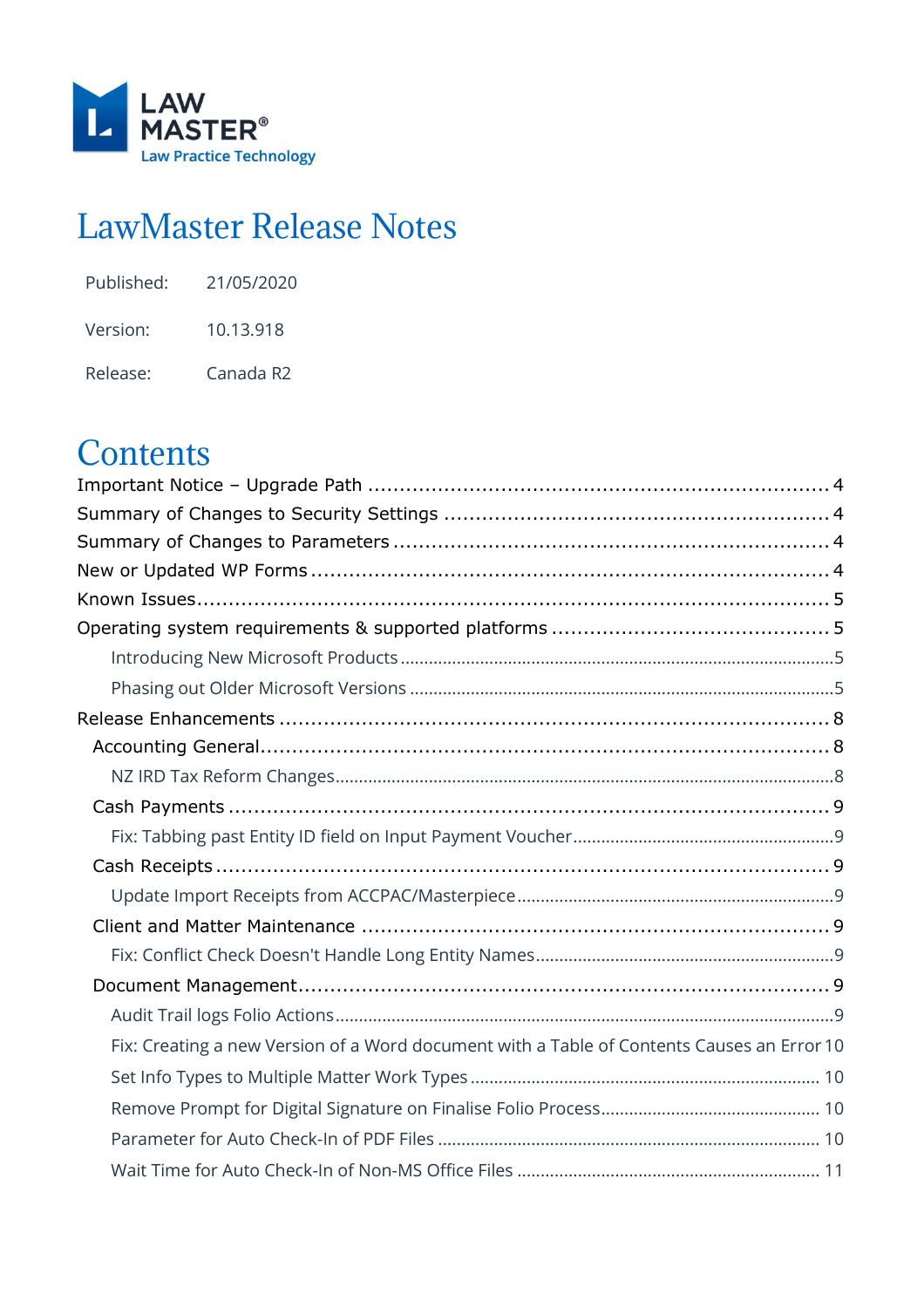| Auto Check-in for PDF is Handled if LawMaster Application is Closed  11              |  |
|--------------------------------------------------------------------------------------|--|
|                                                                                      |  |
|                                                                                      |  |
|                                                                                      |  |
| Document Properties with an XML Tag of SimpleField now Supported 12                  |  |
|                                                                                      |  |
|                                                                                      |  |
|                                                                                      |  |
|                                                                                      |  |
| Fix: Start Time and End Time were Mandatory Fields Instead of Optional 13            |  |
|                                                                                      |  |
|                                                                                      |  |
|                                                                                      |  |
|                                                                                      |  |
|                                                                                      |  |
|                                                                                      |  |
|                                                                                      |  |
| Add Logging to Outlook Add-in and Async Call to "Connect to Matter" Functionality 18 |  |
|                                                                                      |  |
| Display 00-FOLIO_VER Parameter on new Records Management Processing Options Form 18  |  |
|                                                                                      |  |
|                                                                                      |  |
|                                                                                      |  |
|                                                                                      |  |
|                                                                                      |  |
|                                                                                      |  |
|                                                                                      |  |
|                                                                                      |  |
| Display Particulars, Analysis, and Reference field in Requisition screen 19          |  |
| Bank Account details are displayed for selected Entity on Requisition screen 20      |  |
|                                                                                      |  |
|                                                                                      |  |
| Page $ 2$                                                                            |  |

T: 1300 135 214 PO Box 793, New Farm QLD 4005<br>F: +61 7 5453 4060 ABN: 690 524 390 86

Australia | New Zealand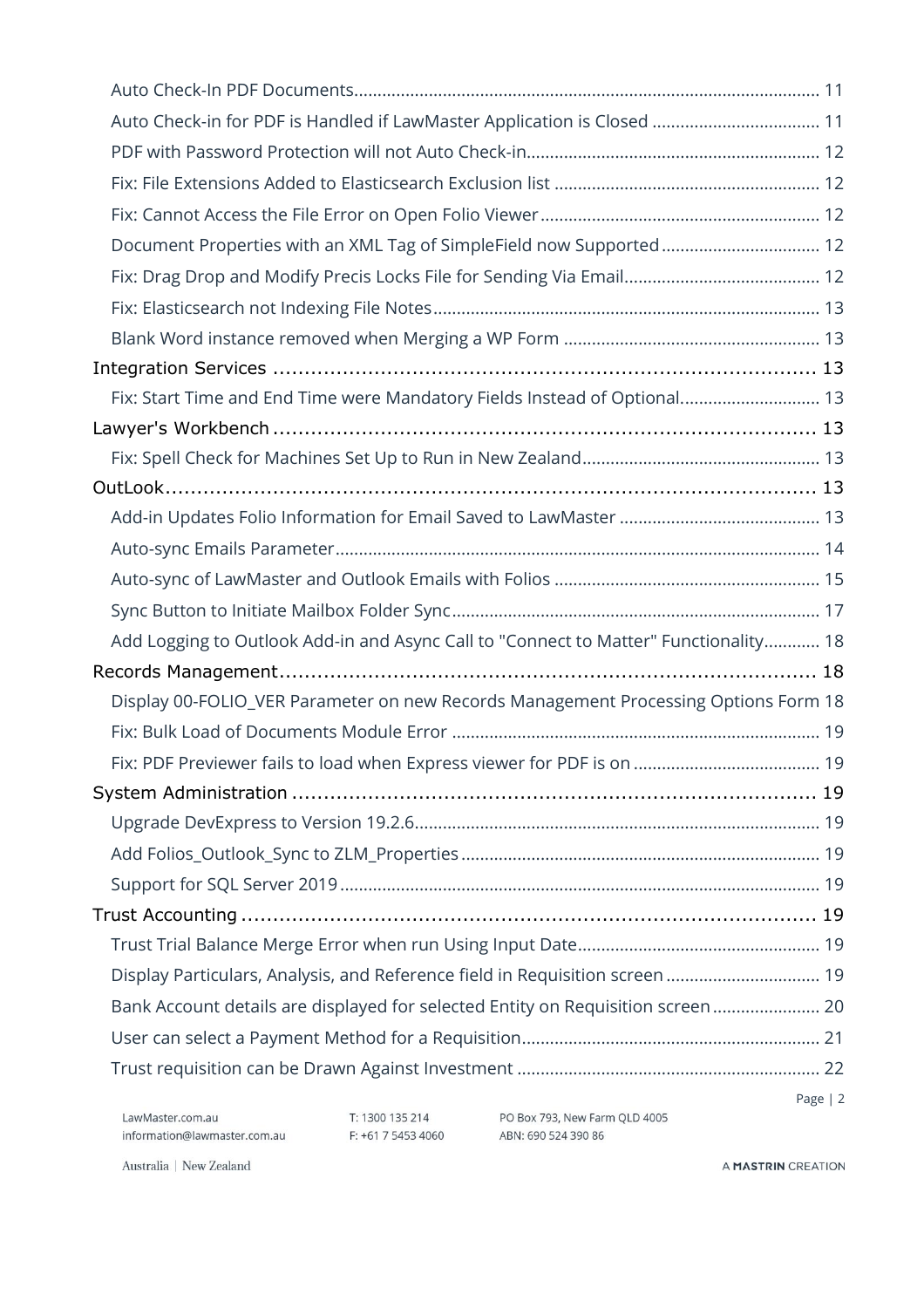| Display the Matter Sub-Status on the Add or Modify Requisition Window 24                  |  |
|-------------------------------------------------------------------------------------------|--|
| Anticipated Disbursements on a Requisition can be set to Read Only or Read/Write Access24 |  |
|                                                                                           |  |
|                                                                                           |  |
|                                                                                           |  |
|                                                                                           |  |
|                                                                                           |  |
|                                                                                           |  |

LawMaster.com.au information@lawmaster.com.au

T: 1300 135 214 PO Box 793, New Farm QLD 4005<br>F: +61 7 5453 4060 ABN: 690 524 390 86

Page | 3

Australia | New Zealand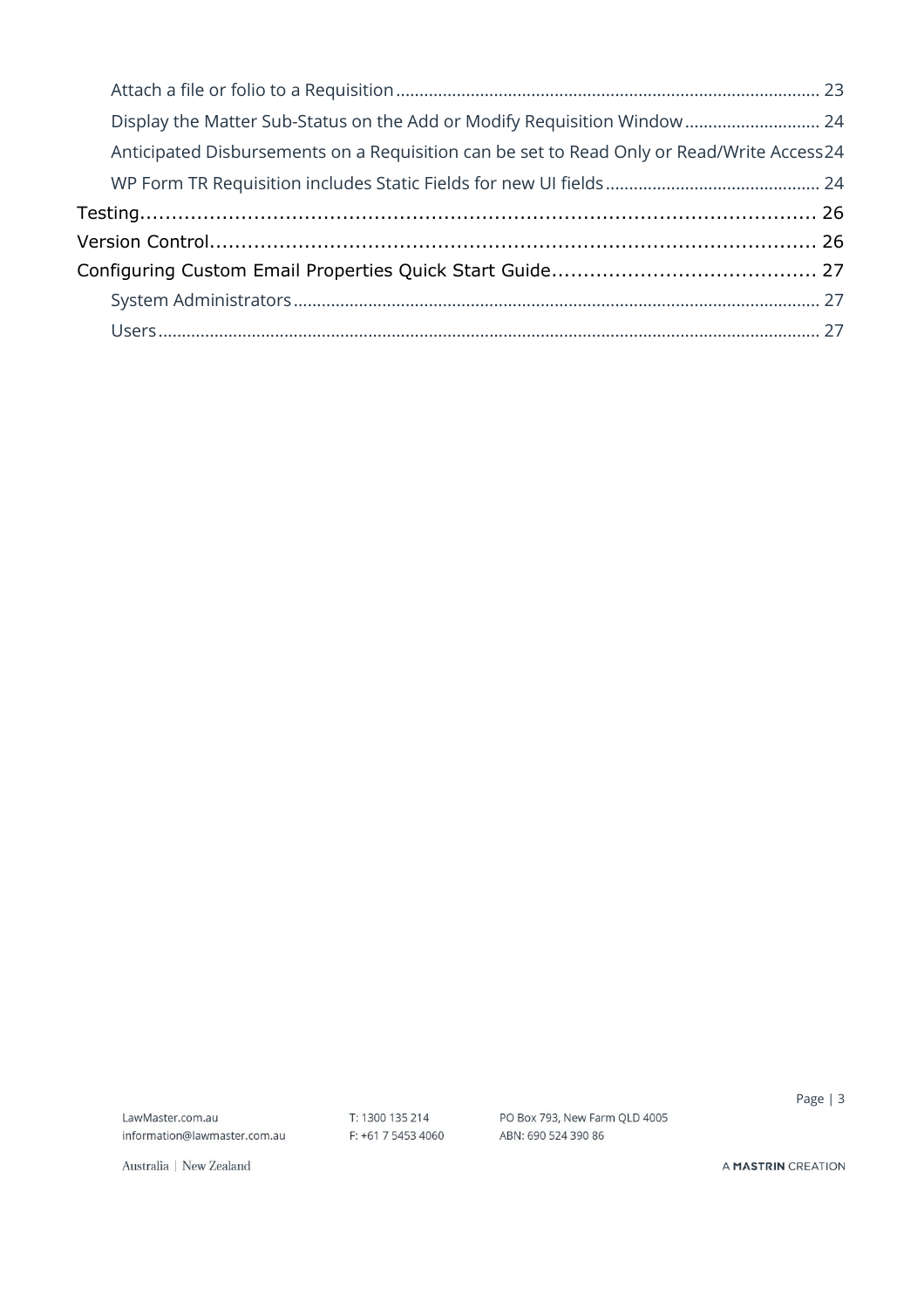## <span id="page-3-0"></span>Important Notice – Upgrade Path

Please read all release notes between your current version and the version you are installing to ensure you are aware of all changes and setup requirements between these versions and that you install and test (see suggested testing protocol at the end of this notice) in your Training database before upgrading Production.

### **Supported upgrade paths for CANADA R2 Onwards**

The following are supported upgrade paths to Canada R2 and onwards:

- ❖ *If you are running Estonia R2, Sweden, or Canada*, you can upgrade directly from your current version to Canada R2.
- ❖ *If you are running a version earlier than Estonia R2:*
	- You must first upgrade through each public release to get to Estonia R2. *For example, for releases prior to Estonia R2, if there are publicly released versions A, B, and C available, you will not be able to jump from A to C. You will need to perform A to B and then B to C.*
	- Once you have stepped through each upgrade to Estonia R2, you can then upgrade directly to Canada R2.

### <span id="page-3-1"></span>Summary of Changes to Security Settings

NZ Investment Income Reporting access from:

Main Menu  $\rightarrow$  Accounting  $\rightarrow$  Trust Accounting  $\rightarrow$  Investments [\(41533\)](#page-7-2)

### <span id="page-3-2"></span>Summary of Changes to Parameters

Menubar  $\rightarrow$  Parameters  $\rightarrow$  Set Parameters  $\rightarrow$  Records Management  $\rightarrow$  Information Type [\(47591\)](#page-9-1)

Menubar  $\rightarrow$  Records Management  $\rightarrow$  Processing Options  $\rightarrow$  Prompt for Digital Signature [\(47595\)](#page-9-2)

Menubar  $\rightarrow$  Parameters  $\rightarrow$  Set Parameters  $\rightarrow$  Miscellaneous  $\rightarrow$  Outlook Integration  $\rightarrow$  Integrate – Email Properties-Folio Sync [\(50782\)](#page-13-0)

Menubar  $\rightarrow$  Records Management  $\rightarrow$  Processing Options  $\rightarrow$  Finalise all previous Version of a Document [\(49878\)](#page-17-2)

Menubar  $\rightarrow$  Parameters  $\rightarrow$  Records Management  $\rightarrow$  Processing Options - Auto Check-in Non-MS Office Files [\(49951\)](#page-9-3)

Menubar  $\rightarrow$  Parameters  $\rightarrow$  Records Management  $\rightarrow$  Processing Options – Wait time [\(50024\)](#page-10-0)

Resource Security  $\rightarrow$  UI Controls - Requisition - Anticipated Disbursements [\(50804\)](#page-23-1)

Resource Security  $\rightarrow$  UI Controls – Requisition – Bank Details [\(50805\)](#page-19-0)

### <span id="page-3-3"></span>New or Updated WP Forms

WP form TR – Requisition [\(50806\)](#page-18-8)

LawMaster.com.au information@lawmaster.com.au T: 1300 135 214  $F: +61$  7 5453 4060 PO Box 793, New Farm OLD 4005 ABN: 690 524 390 86

Page | 4

Australia | New Zealand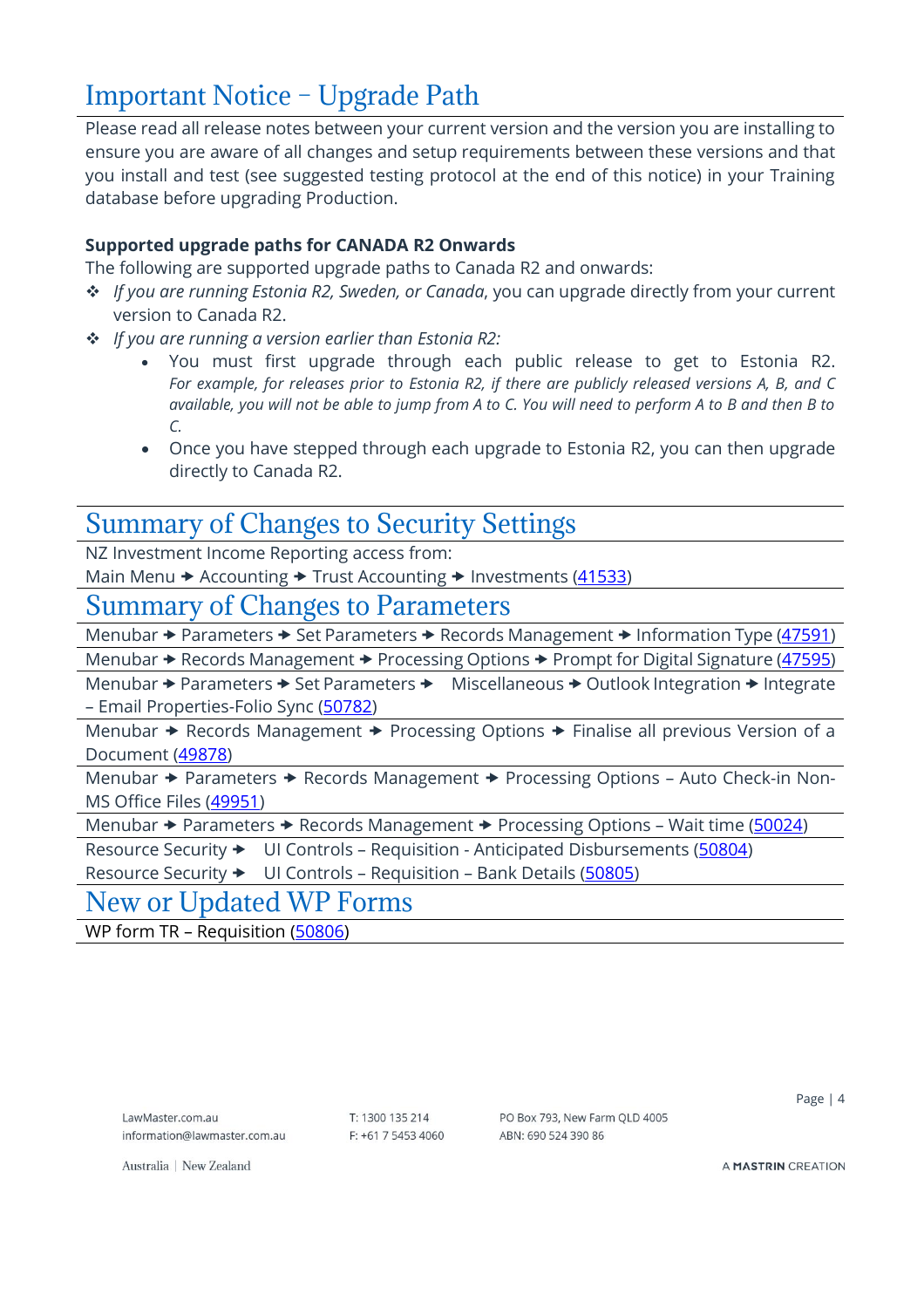### <span id="page-4-0"></span>Known Issues

The following are known issues in the current release:

- ❖ Where the user has Express Viewer for PDF turned off and the Preview pane is selected, focus is lost for up and down arrows when a PDF folio record is selected. Users will need to re-select the next folio record using the mouse to continue moving up and down with the arrow keys.
- ◆ Any of the following characters: / \: \* ? " < > | in the Templates for the Folio File Name and Attachment Options will cause an issue when using the folio record within LawMaster including Preview, Edit, Send by Email, etc. Validation will be included in the next release to ensure these characters aren't allowed for use. (Set Parameters  $\rightarrow$  Records management)
- ❖ Office 365 Version 1908 Build 11929.20396 has an issue with Export to PDF functionality, this issue could not be replicated on Build 11929.20436.

### <span id="page-4-1"></span>Operating system requirements & supported platforms

With the introduction of Microsoft's new set of products and deployment practices, we have reviewed our support policy and will be using the following support policies as we develop future versions of our product.

These policies are based on information available on the Microsoft Support Lifecycle site which can be found at [https://support.microsoft.com/en-us/lifecycle.](https://support.microsoft.com/en-us/lifecycle)

The purpose of publishing these policies is to ensure that clients can plan appropriately when upgrading versions of LawMaster.

### <span id="page-4-2"></span>Introducing New Microsoft Products

LawMaster will aim to commence support for the latest versions of Microsoft tools and systems used with our product 12 months after Microsoft commences "Mainstream Support" for its product. The time lag after the new product's support will be dependent on the scale of impact of the changes in Microsoft's product on LawMaster. We are currently reviewing the support periods for the Microsoft product range that fall under the Modern Lifecycle Policy. We suggest you maintain products under these policies at the version we have tested against as we cannot guarantee compatibility with future versions.

### <span id="page-4-3"></span>Phasing out Older Microsoft Versions

Conversely, when a Microsoft product or service moves out of "Mainstream Support" as defined by Microsoft's product life cycle, we will no longer support these versions for future releases.

Earlier versions of LawMaster running on older Microsoft products will be supported whilst the LawMaster version remains supported, although due to Microsoft's "Extended Support Phase" only providing paid support additional costs may be incurred if Microsoft support becomes necessary.

LawMaster.com.au information@lawmaster.com.au T: 1300 135 214  $F: +61$  7 5453 4060 PO Box 793, New Farm OLD 4005 ABN: 690 524 390 86

Page | 5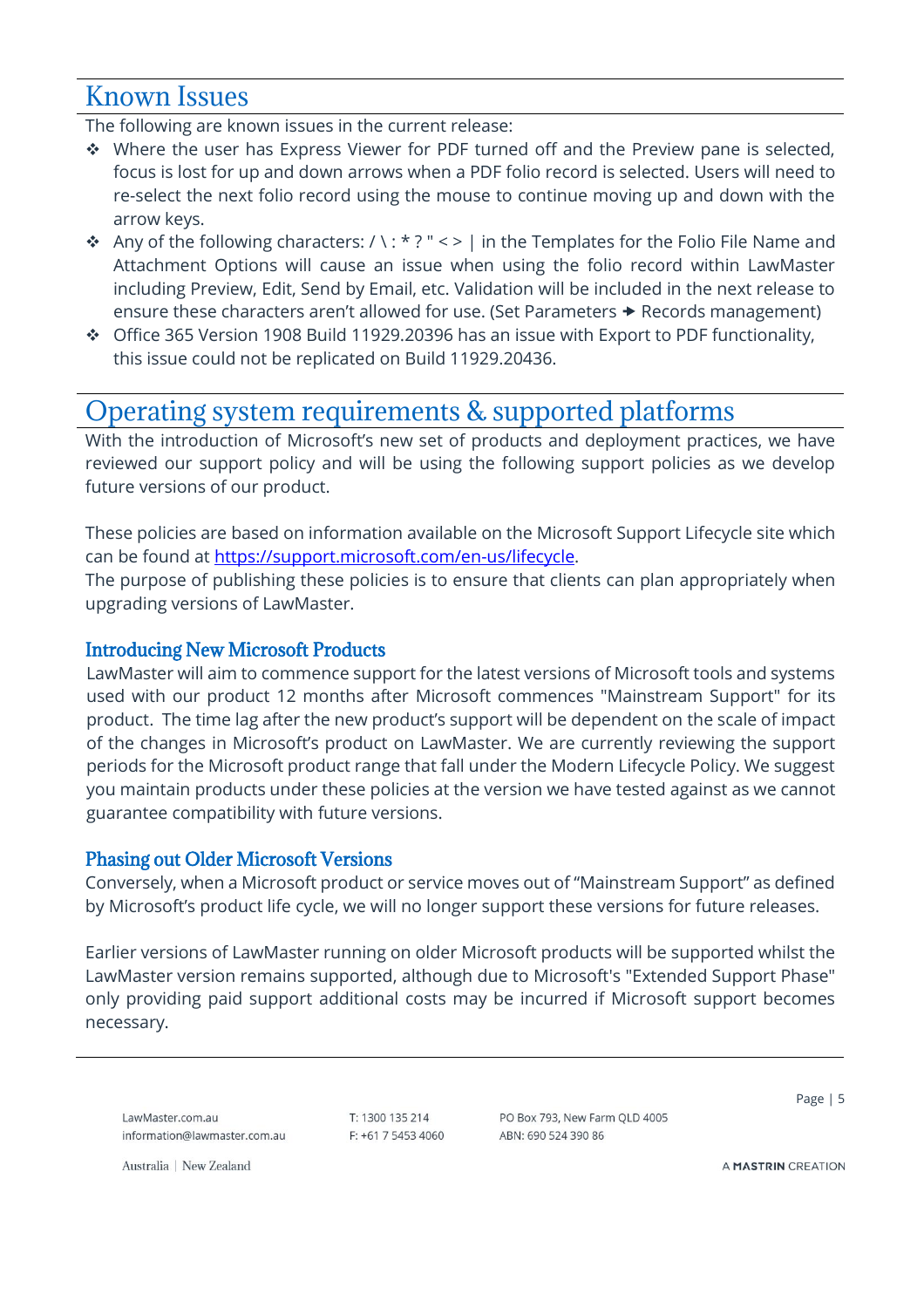The following table provides a summary of our support by Microsoft product, where a LawMaster Version Name is noted support will end on release of that Version. Where the end date for mainstream support is beyond our current version plans, an estimate of the likely date of release is included.

Office 365 is being renamed to **[Microsoft 365](https://www.microsoft.com/en-us/microsoft-365/blog/2020/03/30/new-microsoft-365-offerings-small-and-medium-sized-businesses/)**.

#### **PLEASE NOTE:**

❖ **LawMaster versions from 10.13 onward must install .NET 4.7.2 or later on the server and .NET 4.7.2 (runtime) or later on the client systems.**

LawMaster.com.au information@lawmaster.com.au T: 1300 135 214 F: +61 7 5453 4060 PO Box 793, New Farm QLD 4005 ABN: 690 524 390 86

Page | 6

Australia | New Zealand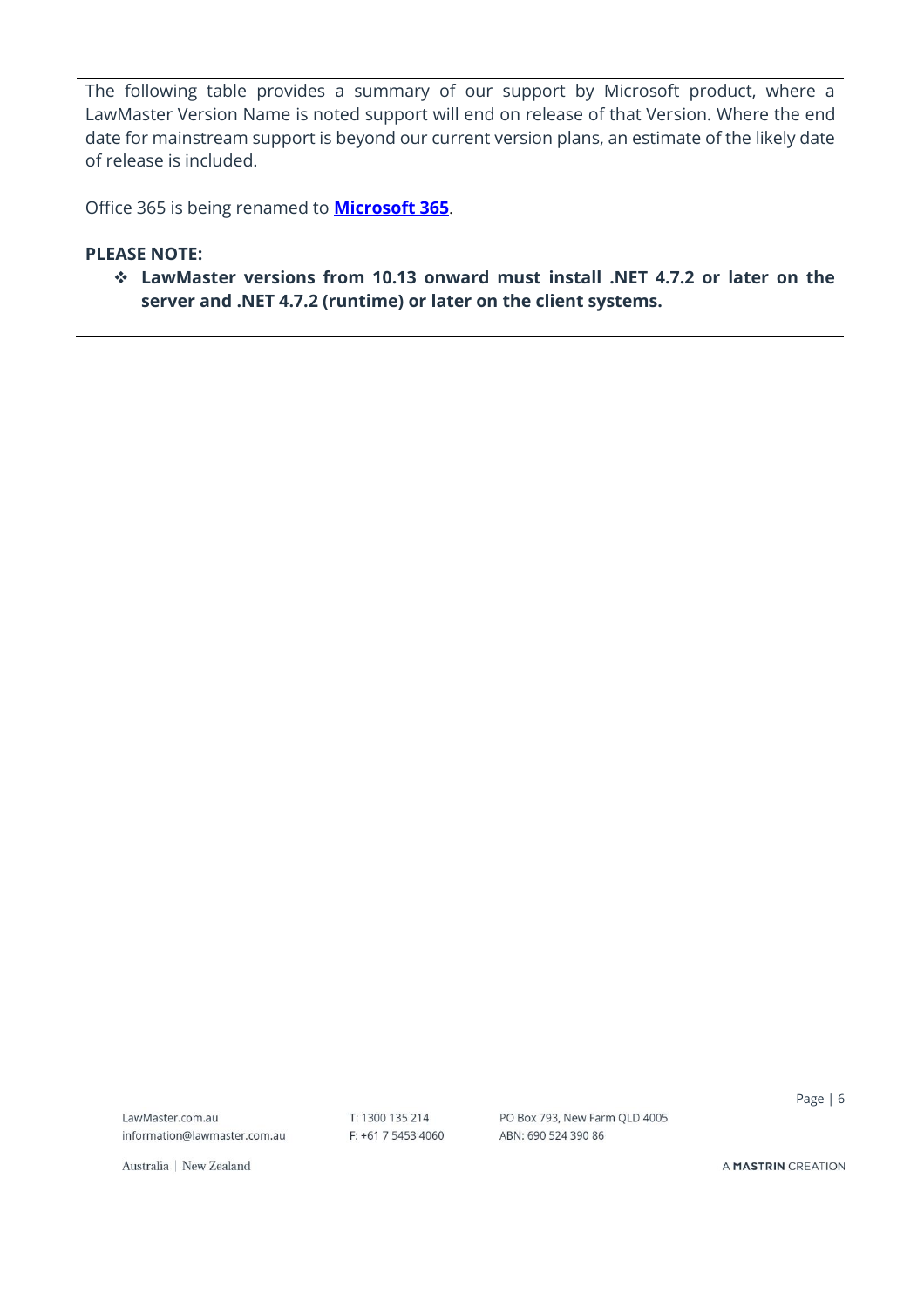| Canada R2 Release                                |                                        |                   |                                                                                          |
|--------------------------------------------------|----------------------------------------|-------------------|------------------------------------------------------------------------------------------|
| <b>Microsoft Product</b>                         | <b>Microsoft</b><br><b>Support End</b> | <b>Mainstream</b> | <b>LawMaster Support Ends</b><br>(by Version Name<br><b>or</b><br><b>Estimated Date)</b> |
| <b>Windows Server</b>                            |                                        |                   |                                                                                          |
| LTSC (not SAC)                                   |                                        |                   |                                                                                          |
| Non IOT Editions                                 |                                        |                   |                                                                                          |
| 2016 Server                                      | 11/01/2022                             |                   | April 2022                                                                               |
| 2019 Server                                      | 09/01/2024                             |                   | April 2024                                                                               |
|                                                  |                                        |                   |                                                                                          |
| <b>Microsoft SQL Server</b>                      |                                        |                   |                                                                                          |
| Standard or Enterprise Edition                   |                                        |                   |                                                                                          |
| 2014                                             | 9/7/2019                               |                   | Canada R2                                                                                |
| 2016                                             | 13/7/2021                              |                   | November 2021                                                                            |
| 2017                                             | 11/10/2022                             |                   | November 2022                                                                            |
| 2019                                             | 07/01/2025                             |                   | April 2025                                                                               |
|                                                  |                                        |                   |                                                                                          |
| <b>Windows Desktop</b><br>Pro or above<br>64 bit |                                        |                   |                                                                                          |
| <b>Windows 10</b>                                | 08/12/2020                             |                   | December 2020                                                                            |
| Version 1903                                     |                                        |                   |                                                                                          |
| <b>Windows 10</b>                                | 11/05/2021                             |                   | November 2021                                                                            |
| Version 1909                                     |                                        |                   |                                                                                          |
|                                                  |                                        |                   |                                                                                          |
| <b>Office Installations</b>                      |                                        |                   |                                                                                          |
| 32 bit                                           |                                        |                   |                                                                                          |
| Installed on PC                                  |                                        |                   |                                                                                          |
| Office 2016                                      | 13/10/2020                             |                   | Portugal                                                                                 |
| Office 2019                                      | 10/10/2023                             |                   | November 2023                                                                            |
| Office 365                                       | 08/09/2020                             |                   | Portugal                                                                                 |
| Version 1902                                     |                                        |                   |                                                                                          |
| Office 365                                       | 09/03/2021                             |                   | <b>March 2021</b>                                                                        |
| Version 1908                                     |                                        |                   |                                                                                          |

T: 1300 135 214 F: +61 7 5453 4060 PO Box 793, New Farm QLD 4005 ABN: 690 524 390 86

Page | 7

Australia | New Zealand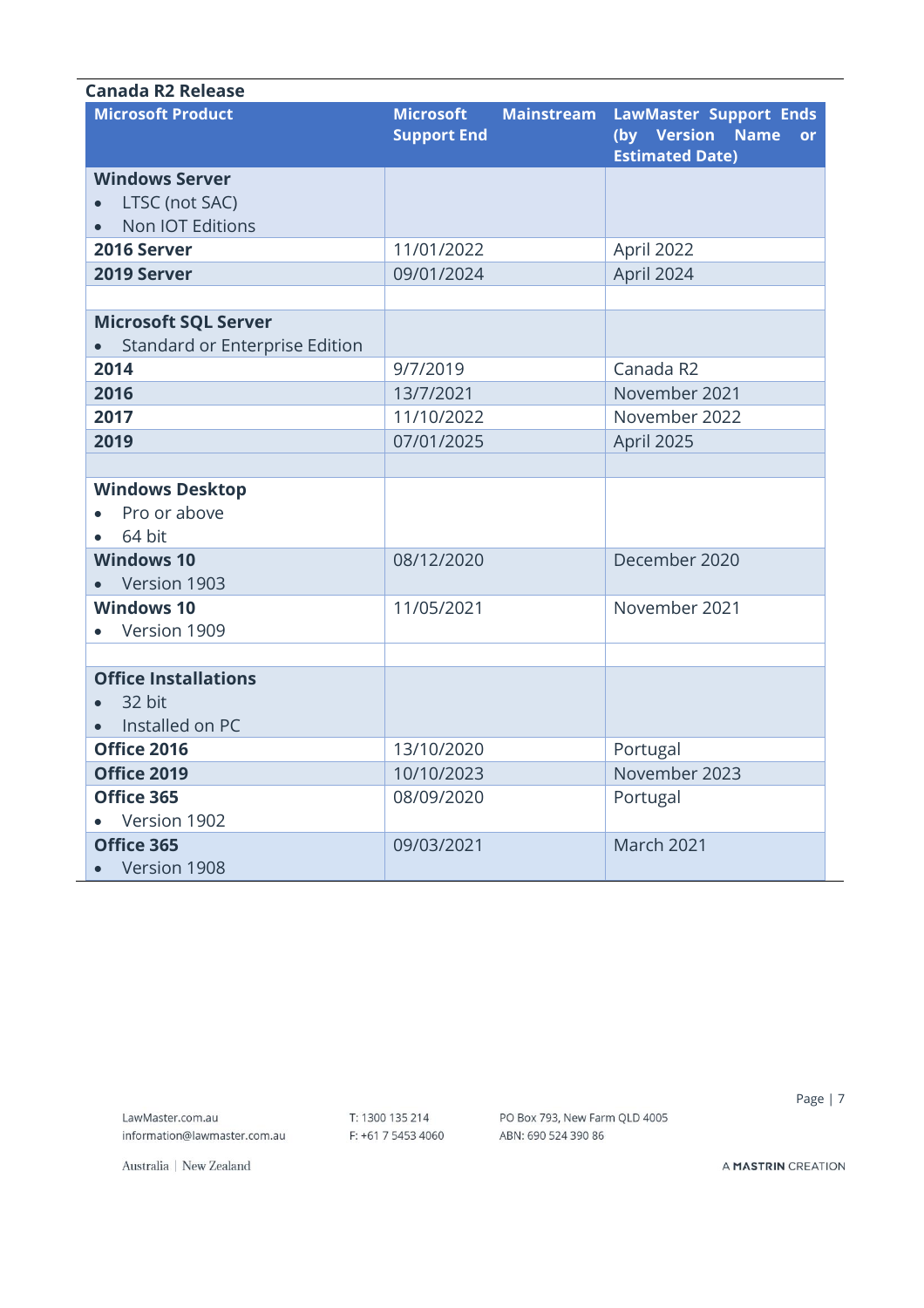# <span id="page-7-0"></span>Release Enhancements

<span id="page-7-2"></span><span id="page-7-1"></span>

| Remarks |                                                                                                                                                                                                                                                                                                                                                                                                                                         |                 |                                                                                                                                                                                                                                                                                                                                                                                                                                                                                   | Request<br>No. |
|---------|-----------------------------------------------------------------------------------------------------------------------------------------------------------------------------------------------------------------------------------------------------------------------------------------------------------------------------------------------------------------------------------------------------------------------------------------|-----------------|-----------------------------------------------------------------------------------------------------------------------------------------------------------------------------------------------------------------------------------------------------------------------------------------------------------------------------------------------------------------------------------------------------------------------------------------------------------------------------------|----------------|
|         | <b>Accounting General</b>                                                                                                                                                                                                                                                                                                                                                                                                               |                 |                                                                                                                                                                                                                                                                                                                                                                                                                                                                                   |                |
|         | <b>NZ IRD Tax Reform Changes</b><br>Menu $\rightarrow$ Accounting $\rightarrow$ Trust Accounting $\rightarrow$ Investments.                                                                                                                                                                                                                                                                                                             |                 | A new module called NZ Investment Income Reporting has been added to Main                                                                                                                                                                                                                                                                                                                                                                                                         | 41533          |
|         | myIR File Upload service from the 1st April, 2020.                                                                                                                                                                                                                                                                                                                                                                                      |                 | This module produces the file required for reporting investment income using the                                                                                                                                                                                                                                                                                                                                                                                                  |                |
|         | Module inputs include:<br>Date From: defaults to first day of previous month<br>Date To: defaults to last day of previous month<br>❖ Tax Type: options for:<br>IPS: Interest pay as you earn (default selection)<br>$\circ$<br>NRT: Non-resident withholding tax<br>$\circ$<br>❖ Original or Modification: options for<br>Original file format (default selection)<br>$\circ$<br>Amendment file format<br>$\bigcirc$<br>logged in user. |                 | Contact: displays Resource List for selection of IRD Contact and defaults to the                                                                                                                                                                                                                                                                                                                                                                                                  |                |
|         | After selecting OK, the user is presented with two tabs:<br>mandatory requirements.                                                                                                                                                                                                                                                                                                                                                     |                 | 1. Certificate Details which displays the columns required to meet the upload<br>requirements based on Tax Type selected, including the Export Errors column,<br>which details any issues where data does not meet mandatory requirements.<br>2. Header Information which displays File Header Record columns required to<br>meet the upload requirements based on the Tax Type selected, including an<br>Export Errors column, which details any issues where data does not meet |                |
|         | LawMaster.com.au                                                                                                                                                                                                                                                                                                                                                                                                                        | T: 1300 135 214 | PO Box 793, New Farm QLD 4005                                                                                                                                                                                                                                                                                                                                                                                                                                                     | Page $ 8$      |

F: +61 7 5453 4060 ABN: 690 524 390 86

Australia | New Zealand

information@lawmaster.com.au

J.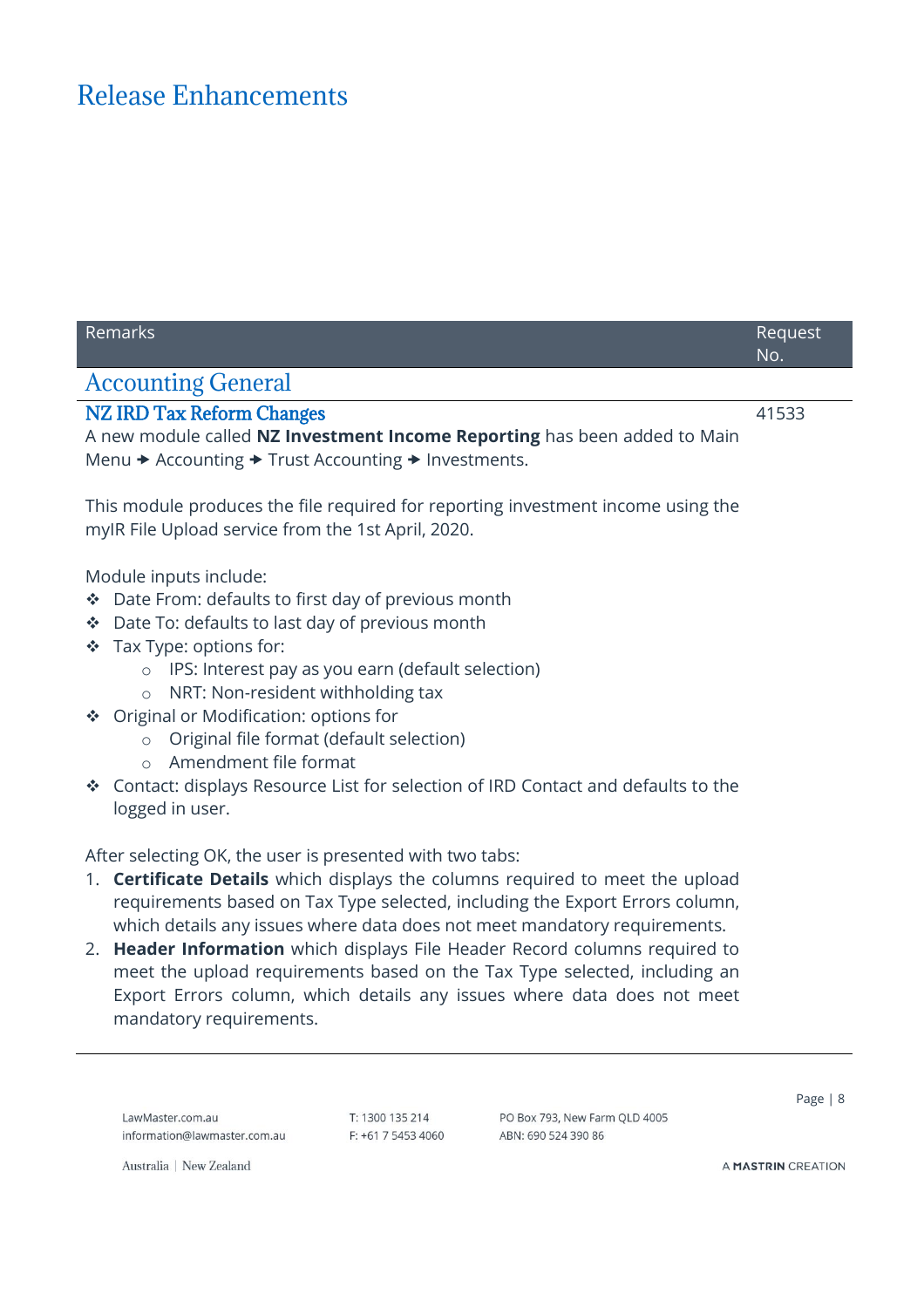The **Connect to Entity** context menu option is made available so that users can modify entity details if required.

Grid Menu options are the same as NZ RWT Certificate Annual Return, including Export to File.

The location of the file that is exported is the same as that used for NZ RWT and NRWT Certificate Annual Return, i.e., Parameter Type **FF**, Par Code IR15, and Par Code IR67.

As the IRD will now allow negative figures if the payer is correcting an overpayment of tax there is no validation on the Interest and RWT fields. The onus is on the payer to ensure that the error occurs in the current tax year.

<span id="page-8-0"></span>Cash Payments

### <span id="page-8-1"></span>Fix: Tabbing past Entity ID field on Input Payment Voucher

Corrected an issue where a user enters the Entity ID directly into the field of the same name on the Input Payment Voucher form and selects tab an Exception Error is displayed to user.

### <span id="page-8-2"></span>Cash Receipts

<span id="page-8-3"></span>Update Import Receipts from ACCPAC/Masterpiece

The **Import Receipts** module from ACCPAC/Masterpiece has been modified so that for each receipt record, the last nine digits will be presented, and any alpha characters removed.

For example, ABC123456789 will now be presented as receipt number 123456789 and AB1234567890 will now be presented as receipt number 234567890.

### <span id="page-8-4"></span>Client and Matter Maintenance

### <span id="page-8-5"></span>Fix: Conflict Check Doesn't Handle Long Entity Names

Corrected an issue where Check Possible Conflicts returned an error when used on long entity names.

### <span id="page-8-6"></span>Document Management

### <span id="page-8-7"></span>Audit Trail logs Folio Actions

Finalising or un-finalising a folio will now update the Folio Attachment Audit Report to indicate when the folio attachment status has been changed. Changes to the Finalise status will be reflected in the Audit Trail for Attachment  $\rightarrow$  Field Name of 'Status'.

LawMaster.com.au information@lawmaster.com.au

Australia | New Zealand

T: 1300 135 214  $F: +61$  7 5453 4060 PO Box 793 New Farm OLD 4005 ARN: 690 524 390 86

Page | 9

A MASTRIN CREATION

49985

49536

51569

34537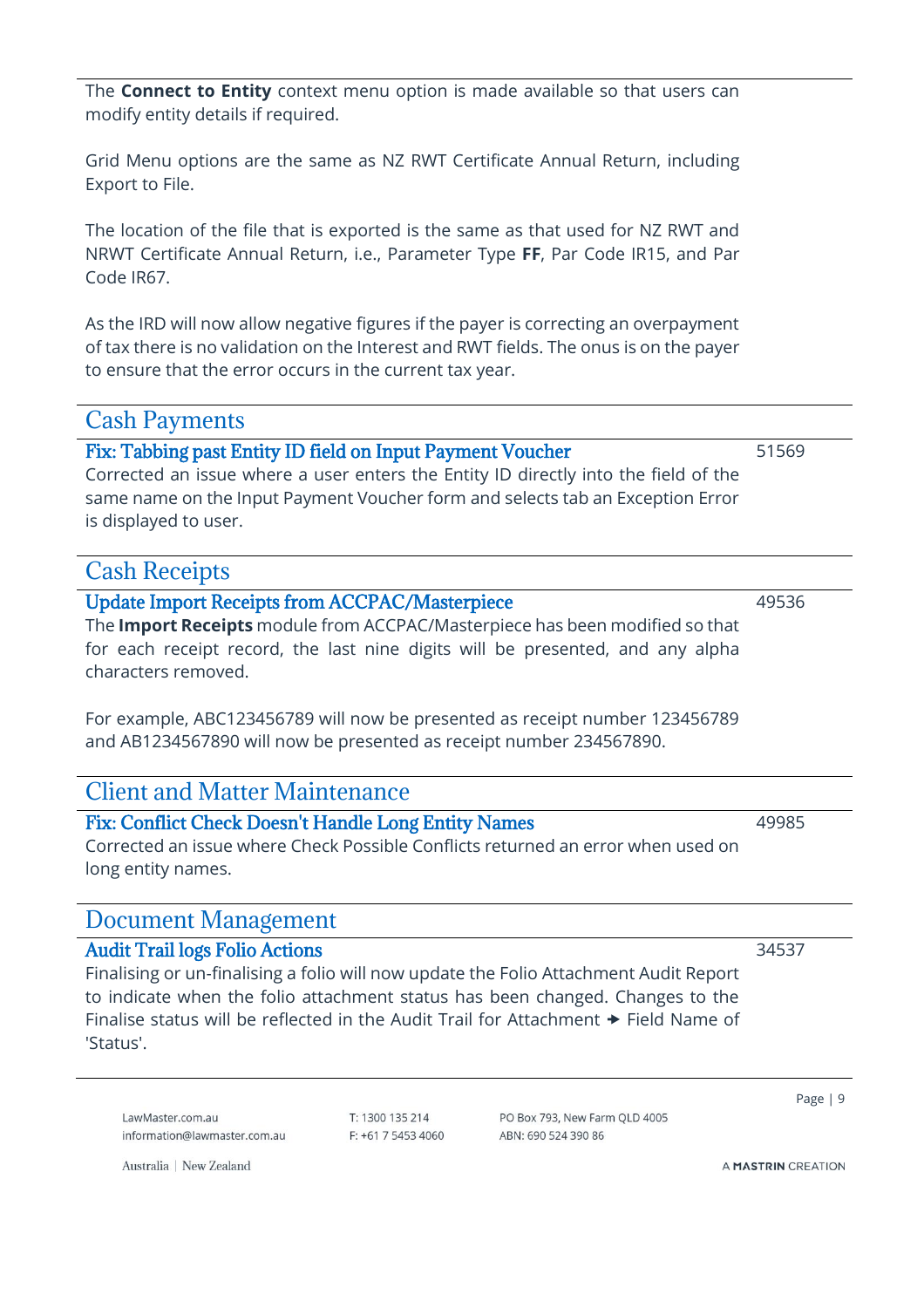Adding, modifying, or deleting a folio's information type will now update the Folio Audit Report to indicate when the folio has been changed. Changes to the information type will be reflected in the Audit Trail at Folio  $\rightarrow$  Field Name of 'Information Type'.

#### <span id="page-9-0"></span>Fix: Creating a new Version of a Word document with a Table of Contents Causes an Error 50796

Corrected an issue where creating a new version of a Word document that contains a table of contents caused an error in the update process. A table of contents is now updated in Word in invisible mode before presenting the document to the user.

<span id="page-9-1"></span>

| <b>Set Info Types to Multiple Matter Work Types</b><br>When the <b>Information Type</b> Parameter (Parameters $\rightarrow$ Set Parameters $\rightarrow$ Records<br>Management $\rightarrow$ Information Types) is set to All or Matter, the user can now assign<br>multiple matter Work Types. The <b>Always Display</b> option will apply to all Work Types<br>selected where a folio record is saved to a matter. Work Type is applicable to matter<br>folios only as per existing rules. | 47591 |
|----------------------------------------------------------------------------------------------------------------------------------------------------------------------------------------------------------------------------------------------------------------------------------------------------------------------------------------------------------------------------------------------------------------------------------------------------------------------------------------------|-------|
| <b>Remove Prompt for Digital Signature on Finalise Folio Process</b><br>A new checkbox field has been added to the Records Management $\rightarrow$ Processing<br>Options parameter under Folio Finalise called Prompt for Digital Signature.<br>When unticked, the prompt to sign the attachment is not displayed when finalising<br>a folio.                                                                                                                                               | 47595 |

<span id="page-9-2"></span>When ticked, the existing behaviour remains, i.e., the user is prompted to sign the attachment when finalising a folio.

On upgrade to Canada R2, the **Prompt for Digital Signature** parameter will be ticked by default.

<span id="page-9-3"></span>Parameter for Auto Check-In of PDF Files A new Parameter **Auto Check-In Non-MS Office Files** has been added under Parameters  $\rightarrow$  Records Management  $\rightarrow$  Processing Options.

Users can enable and disable the **Auto Check-In** parameter by ticking or unticking the checkbox. A greyed-out text field is displayed to show the file types supported for auto check-in, e.g., .pdf.

On upgrade to Canada R2, the parameter will be disabled, and file type textbox will have .pdf by default.

LawMaster.com.au information@lawmaster.com.au T: 1300 135 214  $F: +61$  7 5453 4060 PO Box 793 New Farm OLD 4005 ARN: 690 524 390 86

Page | 10

Australia | New Zealand

A MASTRIN CREATION

49951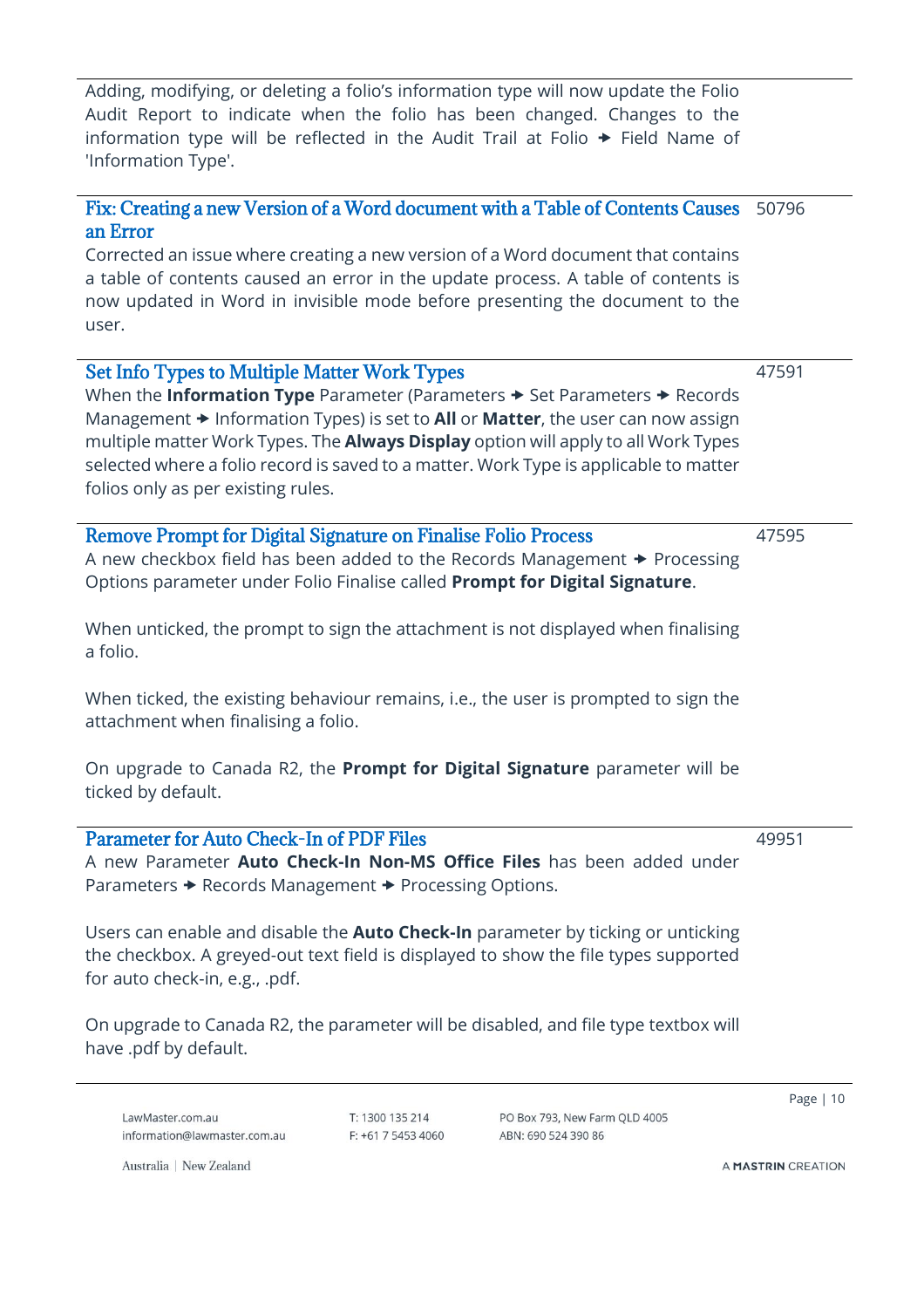#### <span id="page-10-0"></span>Wait Time for Auto Check-In of Non-MS Office Files

A **Wait Time** field has been added to the **Auto Check-In** parameter located in Parameters  $\rightarrow$  Records Management  $\rightarrow$  Processing Options.

This field will set the minimum wait time, in seconds, for which Auto Check-in will not occur following selection of edit. A minimum value of thirty and a maximum value of 300 is allowed. The default value is thirty seconds. This may need to be increased where users experience slowness when opening pdf files.

<span id="page-10-1"></span>

| <b>Auto Check-In PDF Documents</b>                                                            | 47597 |
|-----------------------------------------------------------------------------------------------|-------|
| If the user's default PDF program is whitelisted and <b>Auto Check-In</b> is enabled on 50951 |       |
| the <b>Records Management Processing Options</b> parameter, the file is written to the 50189  |       |
| CheckOut Collection in the following instances:                                               |       |

- ❖ On editing a PDF document, or
- ❖ On merging a PDF document template.

The Auto Check-In program periodically (approximately every second) scans the CheckOut Collection and tries to take exclusive access of the files mentioned in the collection. If LawMaster can exclusively access a file, then the program will check-in the file and remove the file name from the Checkout Collection (subject to the wait time nominated on the Parameter).

Manual Check-In and Undo Check Out will also remove the file name from the CheckOut Collection.

If the user closes LawMaster before closing any opened PDF files, Auto Check-In will not occur.

Whitelisted PDF Applications:

- ❖ Acrobat Reader
- ❖ Acrobat Pro
- ❖ Foxit Reader
- ❖ Foxit PhantomPDF Business

Considerations:

- 1. If Windows crashes, auto check-in may not occur.
- 2. Manual Check Out does not trigger auto check-in functionality and will not add the folio to the CheckOut Collection.

<span id="page-10-2"></span>Auto Check-in for PDF is Handled if LawMaster Application is Closed On editing a PDF document, the file details are written to a CheckOut Collection if Auto Check-In is enabled on the Records Management Processing Options Parameter. 49953

LawMaster.com.au information@lawmaster.com.au T: 1300 135 214  $F: +61$  7 5453 4060 PO Box 793, New Farm OLD 4005 ABN: 690 524 390 86

Page | 11

Australia | New Zealand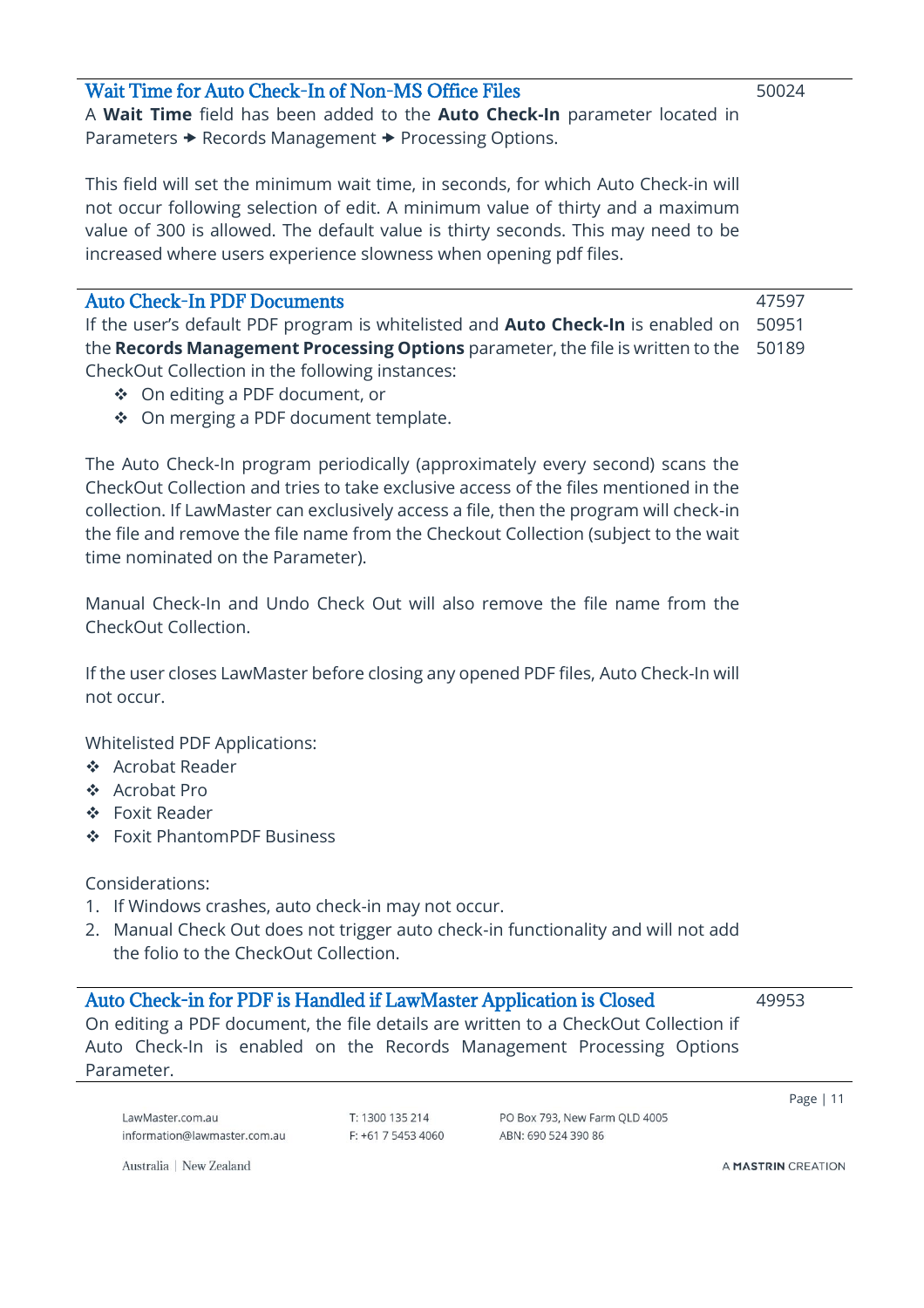If LawMaster closes or crashes when a PDF file has been checked out:

<span id="page-11-1"></span><span id="page-11-0"></span>

| ❖ If the PDF application is still running, the PDF file remains checked out and in<br>the checkout collection. If the user re-opens LawMaster while the PDF<br>application remains open, Auto Check-In will occur when the user closes the<br>PDF file at which time it is removed from the checkout collection (subject to the<br>wait time nominated on the Parameter).<br>❖ If the PDF application is not running, the PDF file remains checked out and in<br>the checkout collection until LawMaster is re-opened, at which time auto check-<br>in will occur on start-up and the file is removed from the checkout collection. |       |
|-------------------------------------------------------------------------------------------------------------------------------------------------------------------------------------------------------------------------------------------------------------------------------------------------------------------------------------------------------------------------------------------------------------------------------------------------------------------------------------------------------------------------------------------------------------------------------------------------------------------------------------|-------|
| If the PDF application crashes when a PDF file has been checked out:<br>* If LawMaster is still running, PDF files will be checked in automatically (subject<br>to the wait time nominated on the Parameter)<br>* If LawMaster is not running, PDF files will be checked in automatically when<br>LawMaster is re-opened.                                                                                                                                                                                                                                                                                                           |       |
| PDF with Password Protection will not Auto Check-in<br>Where a PDF document has password protection, users must manually check the<br>PDF back in to LawMaster following closing.                                                                                                                                                                                                                                                                                                                                                                                                                                                   | 50625 |
| Fix: File Extensions Added to Elasticsearch Exclusion list<br>Because certain zip file formats cause Elasticsearch to hang in some circumstances,<br>common formats have been added to the exclusion list to prevent attempts to<br>index them. These include:<br>.zip, .tar, .iso, .a, .ar, .cpio, .shar, .lbr, .mar, .sbx, bz2, .lz, .gz, .rz, .sz, .7x, .s7z, .cab, .jar.                                                                                                                                                                                                                                                        | 50813 |
| Fix: Cannot Access the File Error on Open Folio Viewer<br>Corrected an issue where an error was received when selecting Open Folio Viewer<br>on a folio that had been previously opened for edit.                                                                                                                                                                                                                                                                                                                                                                                                                                   | 50495 |
| Document Properties with an XML Tag of SimpleField now Supported<br>LawMaster now supports Custom Document Property fields using an xml tag type<br>of Run or SimpleField to ensure DocProperty field values are refreshed when the<br>Custom Document Property meta data is updated.                                                                                                                                                                                                                                                                                                                                               | 50263 |
| Fix: Drag Drop and Modify Precis Locks File for Sending Via Email<br>Corrected an issue where Drag-drop and Modify Precis was locking a PDF File and<br>returning an error when sending via Email.                                                                                                                                                                                                                                                                                                                                                                                                                                  | 50609 |

<span id="page-11-4"></span><span id="page-11-3"></span><span id="page-11-2"></span>LawMaster.com.au information@lawmaster.com.au T: 1300 135 214 F: +61 7 5453 4060 PO Box 793, New Farm QLD 4005 ABN: 690 524 390 86

Page | 12

Australia | New Zealand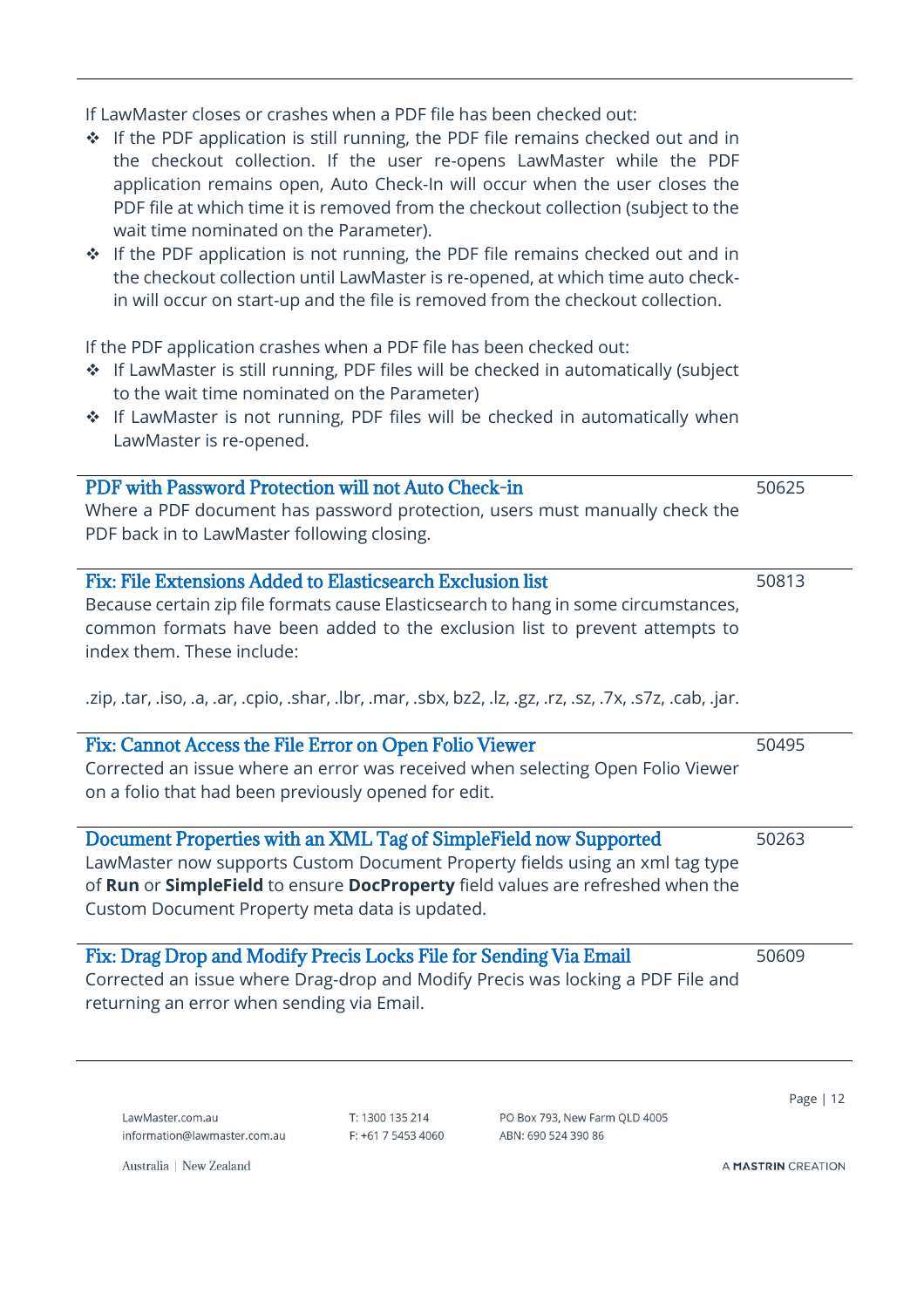<span id="page-12-0"></span>Corrected an issue where Elasticsearch was not indexing file notes entered after the Canada release and therefore were not being returned when conducting a Word in Text search in a folio enquiry.

### <span id="page-12-1"></span>Blank Word instance removed when Merging a WP Form

Where a user merges a WP Form the blank Word window that is opened as part of the merge process is now closed.

### <span id="page-12-2"></span>Integration Services

<span id="page-12-3"></span>Fix: Start Time and End Time were Mandatory Fields Instead of Optional. Corrected an issue where Start Time and End Time were mandatory fields but should have been optional. If no Start Time is provided, the Transaction Date will now default to TODAY.

### <span id="page-12-4"></span>Lawyer's Workbench

<span id="page-12-5"></span>

| Fix: Spell Check for Machines Set Up to Run in New Zealand                 | 40456 |
|----------------------------------------------------------------------------|-------|
| Where the 00-COUNTRY parameter is NZL, we have now made available the New  |       |
| Zealand Dictionary in all modules where Spell Check function is available. |       |

- 1. If **00-Country = AU**, then dictionary is set to en-au
- 2. If **00-Country = NZ**, then dictionary is set to en-nz

### <span id="page-12-6"></span>**OutLook**

<span id="page-12-7"></span>

| Add-in Updates Folio Information for Email Saved to LawMaster                          | 46101 |
|----------------------------------------------------------------------------------------|-------|
| Custom properties can now be added to Outlook emails which will identify whether 50288 |       |
| the email has already been saved to LawMaster.                                         | 50266 |
|                                                                                        |       |

The properties are available for display in columns **LM Folio No** and **LM Application Service**.

Custom properties are added to Outlook emails immediately when the user creates a LawMaster folio by the following operations:

- ❖ Drag-Drop Email: Floating File Note
- ❖ Drag-Drop Email: Precis Override
- ❖ Drag-Drop Email: Auto save
- ❖ Floating File Note Button Save Outlook Emails

Custom properties are also added to Outlook emails when the user creates a LawMaster folio by selecting **Save to Folio** from the LawMaster ribbon.

LawMaster.com.au information@lawmaster.com.au T: 1300 135 214  $F: +61$  7 5453 4060 PO Box 793, New Farm OLD 4005 ABN: 690 524 390 86

Page | 13

Australia | New Zealand

A MASTRIN CREATION

49693

49524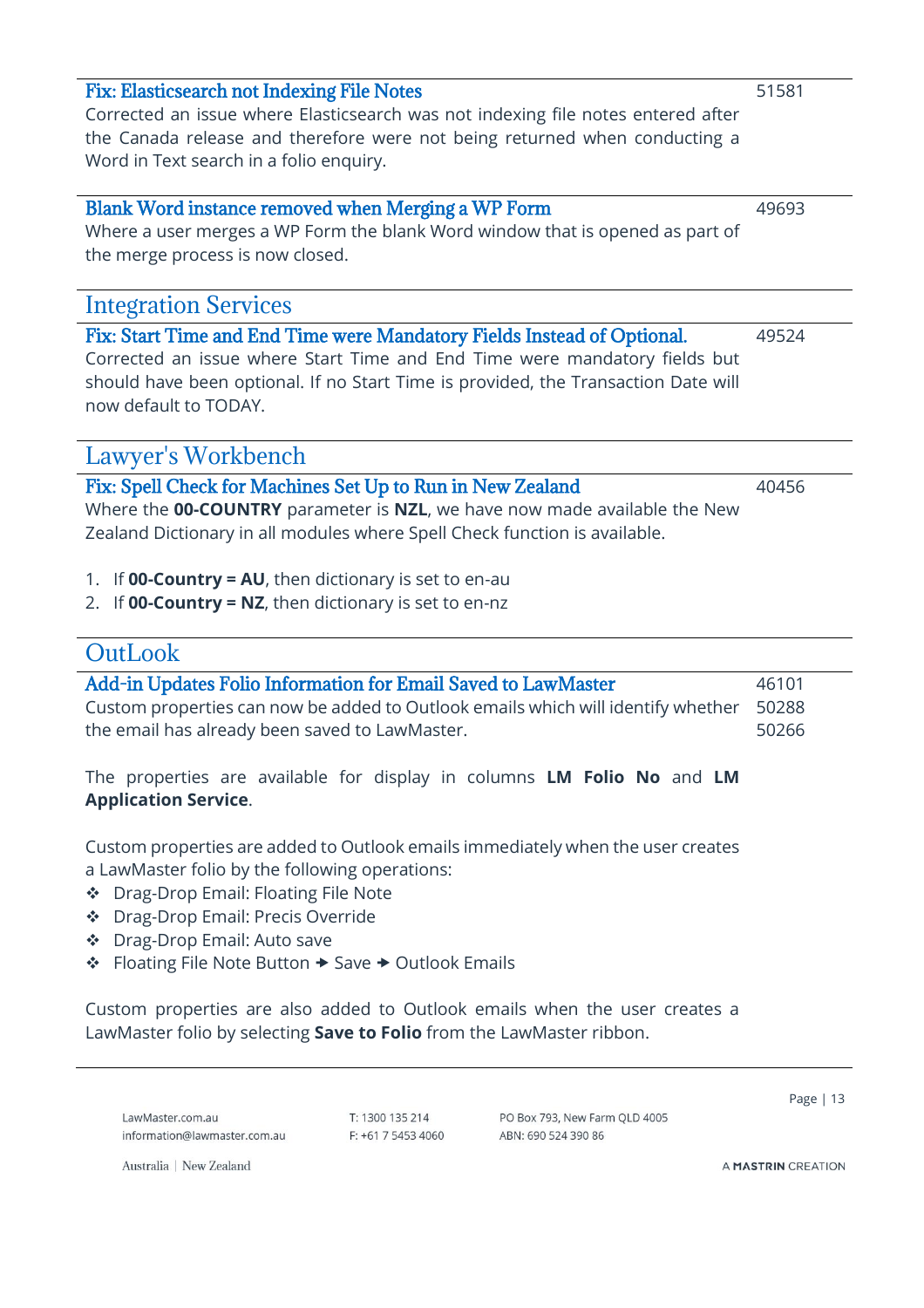Custom properties are added at the next sync interval to Outlook emails via the Auto-sync process or the Sync Emails button when the user creates a LawMaster folio by the following operations:

- ❖ Outlook Ribbon New Email Save Email to Folio
- ❖ LawMaster Ribbon New LawMaster Email
- ❖ Reply
- ❖ Reply All
- ❖ Forward

If the Outlook parameter **Delete email after drag-drop or Floating file note** is ticked, the Custom Properties will not be displayed on the email as it is immediately moved to the Deleted Items folder on save to LawMaster.

Production application service has the priority over other installed databases of LawMaster:

- ❖ If an email is already tagged to a production folio and a user tries to save to another version, then the user property values won't be overridden.
- ❖ If an email is already tagged to a Training or Development application service and a user tries to save it to Production, then the user property values will be overridden.
- ❖ If an email is not tagged to any version, then it stores the values from the corresponding application service being saved to.

Saving .msg files from file system or from inside another email will not be supported.

### <span id="page-13-0"></span>Auto-sync Emails Parameter

50782

A user can enable or disable the Email Auto-sync process of LawMaster Properties by selecting the **Email Properties-Folio Sync** checkbox from Parameters  $\rightarrow$  Set Parameters  $\rightarrow$  Miscellaneous  $\rightarrow$  Outlook Integration  $\rightarrow$  Integrate - **Email Properties-Folio Sync**.

#### For the **Email Properties-Folio Sync** checkbox:

- ❖ When ticked, the Auto-sync process is enabled, and when the user saves an email into LawMaster from Outlook, Folio Properties will be synchronised to the email in Outlook.
- ❖ When unticked, the Auto-sync process is disabled, and when the user saves an email into LawMaster from Outlook, the Folio Properties are not written to Outlook.

The Outlook Add-in  $\rightarrow$  LawMaster Ribbon  $\rightarrow$  Sync Emails option can still be used while **Email Properties-Folio Sync** is enabled or disabled.

LawMaster.com.au information@lawmaster.com.au T: 1300 135 214  $F: +61754534060$  PO Box 793, New Farm OLD 4005 ARN: 690 524 390 86

Page | 14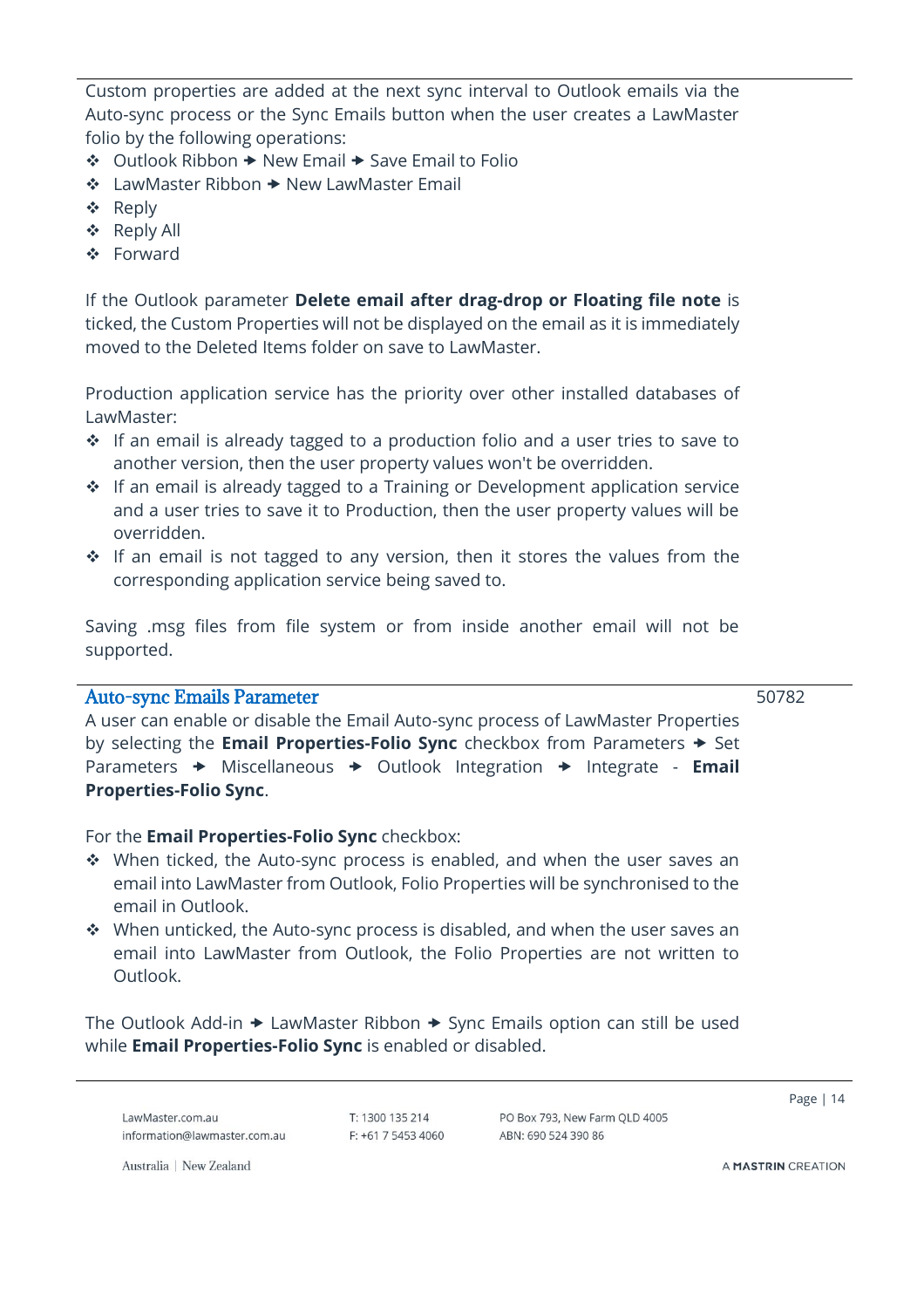If **Email Properties-Folio Sync** has been enabled and is then disabled, the LawMaster Folio Properties stored in Outlook are retained but are no longer updated unless the user selects the manual Sync Emails option from the LawMaster Ribbon.

If **Email Properties-Folio Sync** is disabled then enabled, any LawMaster Folio Properties already stored in Outlook are retained but not updated unless the user selects the manual Sync Emails option from the LawMaster Ribbon for that folder and date range.

Each time Manual Sync finishes, the Auto-sync attempts to re-start. If **Email Properties-Folio Sync** is disabled, then Auto-sync will not be restarted.

On upgrade to Canada R2, the check box will be disabled.

A **[Configuring Custom Email Properties Quick Start Guide](#page-26-0)** is annexed to end of the Release Notes.

<span id="page-14-0"></span>

| <b>Auto-sync of LawMaster and Outlook Emails with Folios</b>                                 | 46105 |
|----------------------------------------------------------------------------------------------|-------|
| When the <b>Email Properties-Folio Sync</b> checkbox is ticked, the background Outlook 51425 |       |
| Auto-sync process is enabled.                                                                |       |

It is run as a never-ending task until a cancellation is requested by either the addin shutting down or a manual sync process. Only Inbox Items will be covered by the Auto-sync process.

Assuming the default sync time has not changed, this process runs twenty minutes after Outlook starts, will run to completion, then begin again twenty minutes after completion.

So, as an example of the process:

- ❖ Outlook starts.
- ❖ Twenty minutes later, the sync process begins.
- ❖ Your Inbox syncs. As an example, it might take three minutes.
- ❖ The process completes.
- ❖ Twenty minutes after completion, and twenty-three minutes since the last process started, the sync starts again.

The Auto-sync process will fetch all the records from the delta file stored in the Folios\_Outlook\_Sync table and perform the following:

1. Update the custom properties (Folio No & Application Service Name) of corresponding email(s) in Outlook.

LawMaster.com.au information@lawmaster.com.au T: 1300 135 214  $F: +61754534060$  PO Box 793, New Farm OLD 4005 ABN: 690 524 390 86

Page | 15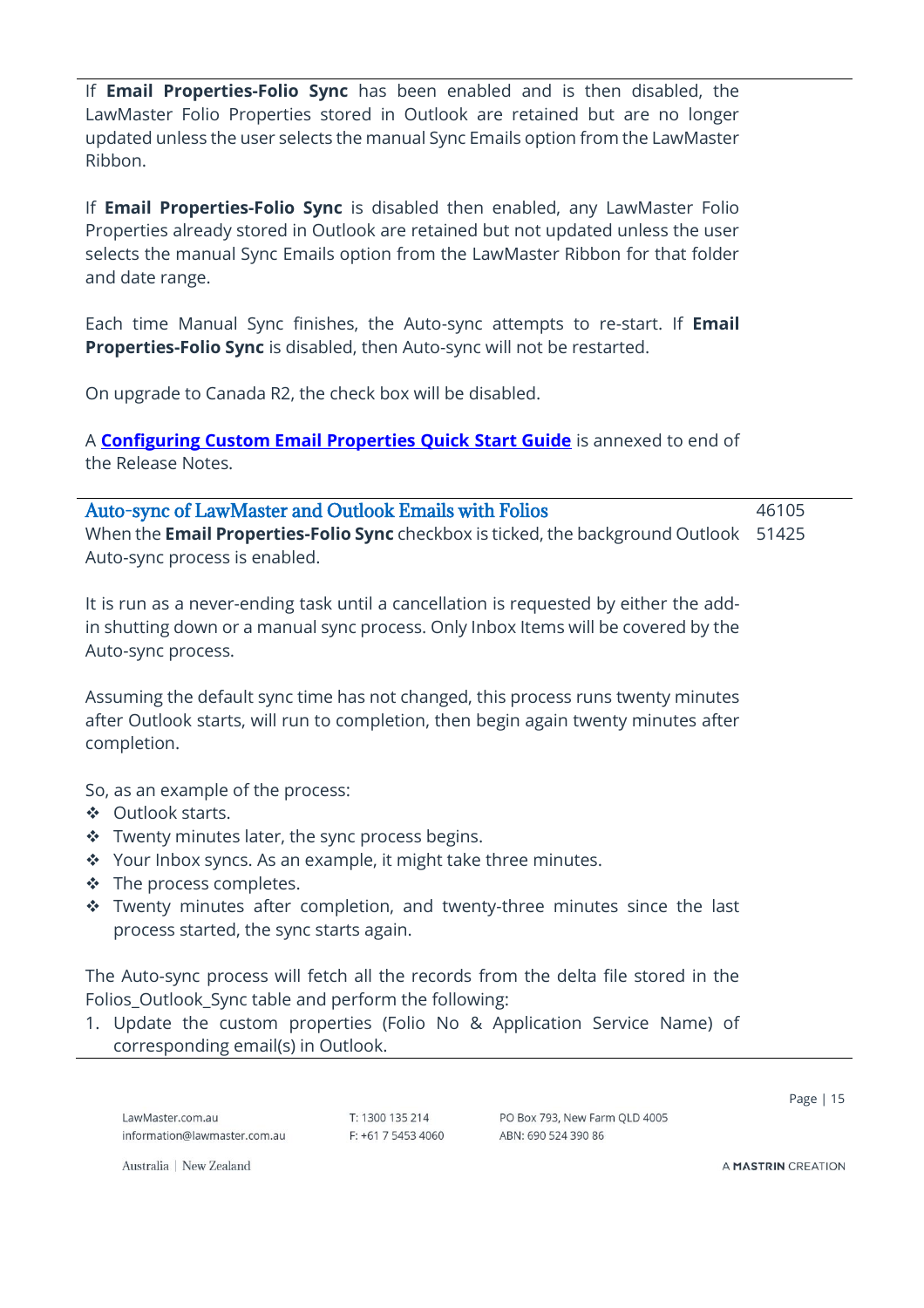- 2. Time-stamp the process later to either the logged-in user's last sync time or the last seven days (whichever is later). This is updated on the users record in the Resources table.
- 3. If no records are found, then the sync process will do nothing until the next iteration.

The Custom Property update will include the following:

- ❖ If an email folio is found to be added in LawMaster, then add the property values to the corresponding email in user's mailbox.
- ❖ If an email folio is found to be deleted in LawMaster, then clear the property values from the corresponding email in user's mailbox.

The End of Day process will remove records from the Folios\_Outlook\_Sync table based on the following logic:

- ❖ The process relies on the Folio Sync Datetime stored against all active users in LawMaster. This datetime is updated whenever an iteration of auto sync process is completed by the Add-in.
- ❖ If all the currently-active users have performed a sync at least once, then the process will remove records that are older than the earliest folio sync date/time stored against all active users of LawMaster, or seven days, whichever is earlier. For example:
	- o If User One first starts Outlook at 8am on Day Zero and works until 4pm, and User Two works from 10am to 12pm, then LawMaster's earliest sync date/time would be for User Two and all records older than User Two's date/time will be removed in the end of day process.
	- o However, if a third user exists and is on leave for more than seven days, LawMaster will not record any sync date/time against that user, and therefore will ignore the sync date/time recorded against any other users. So, in the end of day process, records older than seven days will be deleted.

Considering the above, if a user is not able to check their emails for a period of time, for example, if they are on leave, then it is recommended that they manually sync their Inbox until they catch up on any un-synced items. If the leave period is longer than 30 days, then it is recommended that they manually sync in increments.

The end of day process only checks users who **do not** have a Resource Type of Z or a termination date.

If the **Compensate for online/non-cached mode** checkbox from the LawMaster ribbon in Outlook is selected, then the auto-sync process will not commence.

LawMaster.com.au information@lawmaster.com.au T: 1300 135 214 F: +61 7 5453 4060 PO Box 793, New Farm OLD 4005 ABN: 690 524 390 86

Page | 16

Australia | New Zealand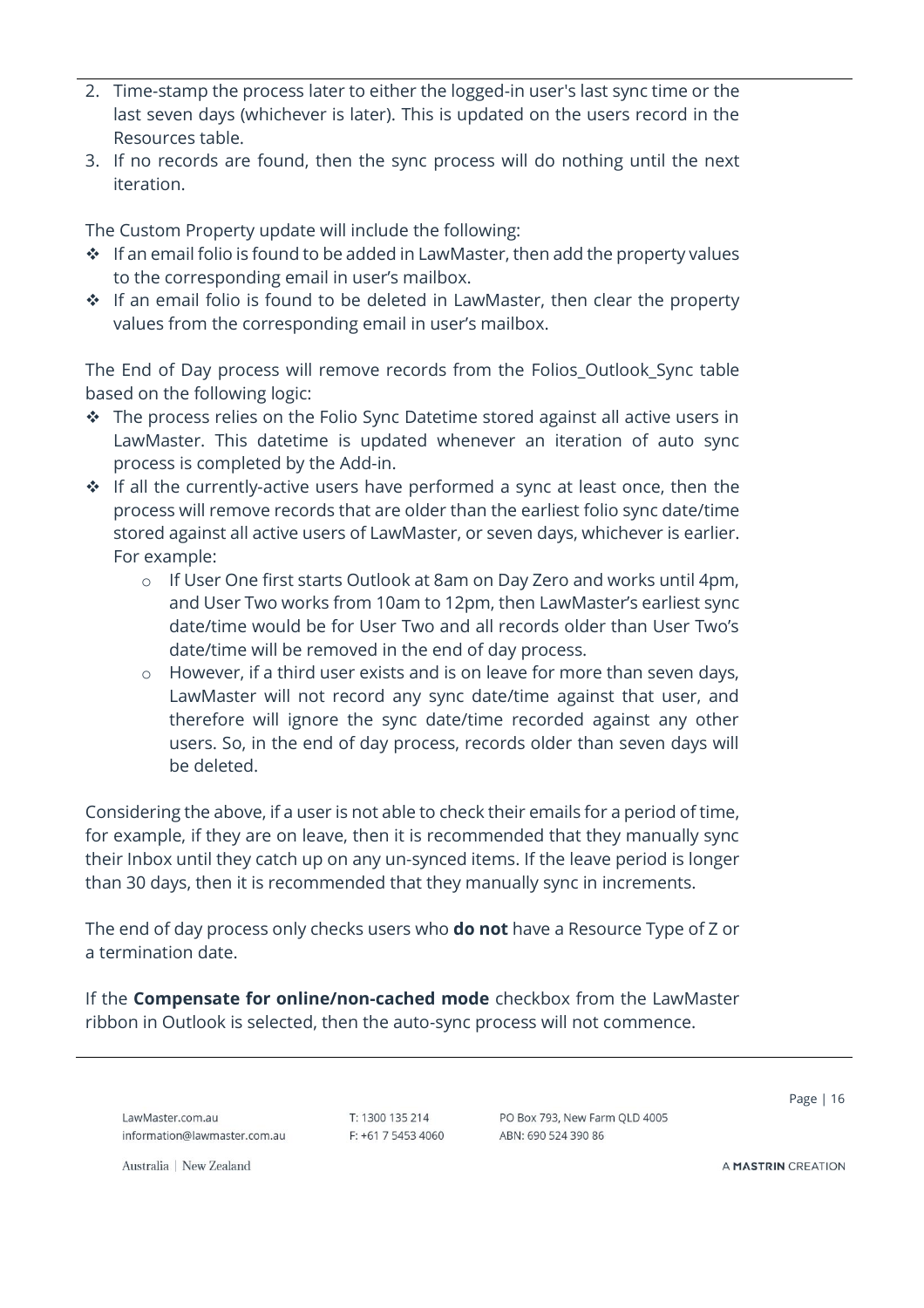We recommend users manage the size of their Inbox to ensure the auto-sync process does not interfere with the regular use of MS Outlook. Internal testing has found that the program is taking approximately 1 minute 20 seconds to process 2,000 items in the Inbox.

Notes for IT Admin team:

- ❖ There is a change in the **user.config** file of the LawMaster Outlook Add-In to indicate the default Auto-sync time period. If you wish to change the Auto-sync time for testing purposes, please advise LawMaster and we will provide you with a copy of the XML.
- ❖ Outlook Add-in log files are now generated via date, go back ten days, and are found at:
	- C:\Users\[username]\AppData\Local|Temp\OutlookLogging
- ❖ .pst files will not be synced by Auto-sync process.

<span id="page-16-0"></span>Sync Button to Initiate Mailbox Folder Sync

46107

Users have the option to manually sync/re-sync emails within selected Outlook 51424folders with LawMaster folios.

A **Sync Emails** button has been provided on the Outlook LawMaster ribbon menu. This module allows the user to sync emails within the selected folder (including subfolders) for the nominated date range against LawMaster email folios that have been saved from Outlook for the selected AppService in the LawMaster Ribbon. The Date Range uses the Date Sent recorded against the email and allows the user to select a range of up to 180 days.

When a user selects OK, if enabled, the auto sync process will stop, and the sync/resync will commence. A Cancel Sync icon will be displayed to the user and can be selected to stop the process at any time. Once the sync has completed, the Sync Email icon will be displayed, and the auto sync process will recommence, again if enabled.

When a user selects the **Sync Emails** button, a Select Outlook Folder dialog is presented. A lookup button is provided for users to select the Outlook folder for syncing, as well as a date range selection tool. The default date range is one month. On OK, each Outlook item will be checked in LawMaster for a matching hash and if found:

- ❖ If LawMaster Properties match, then no update occurs.
- ❖ If LawMaster Properties do not match, Folio No, and AppService are updated using the following rules:
	- o Production application service has priority over other installed versions of LawMaster.

LawMaster.com.au information@lawmaster.com.au T: 1300 135 214  $F: +61$  7 5453 4060 PO Box 793, New Farm OLD 4005 ARN: 690 524 390 86

Page | 17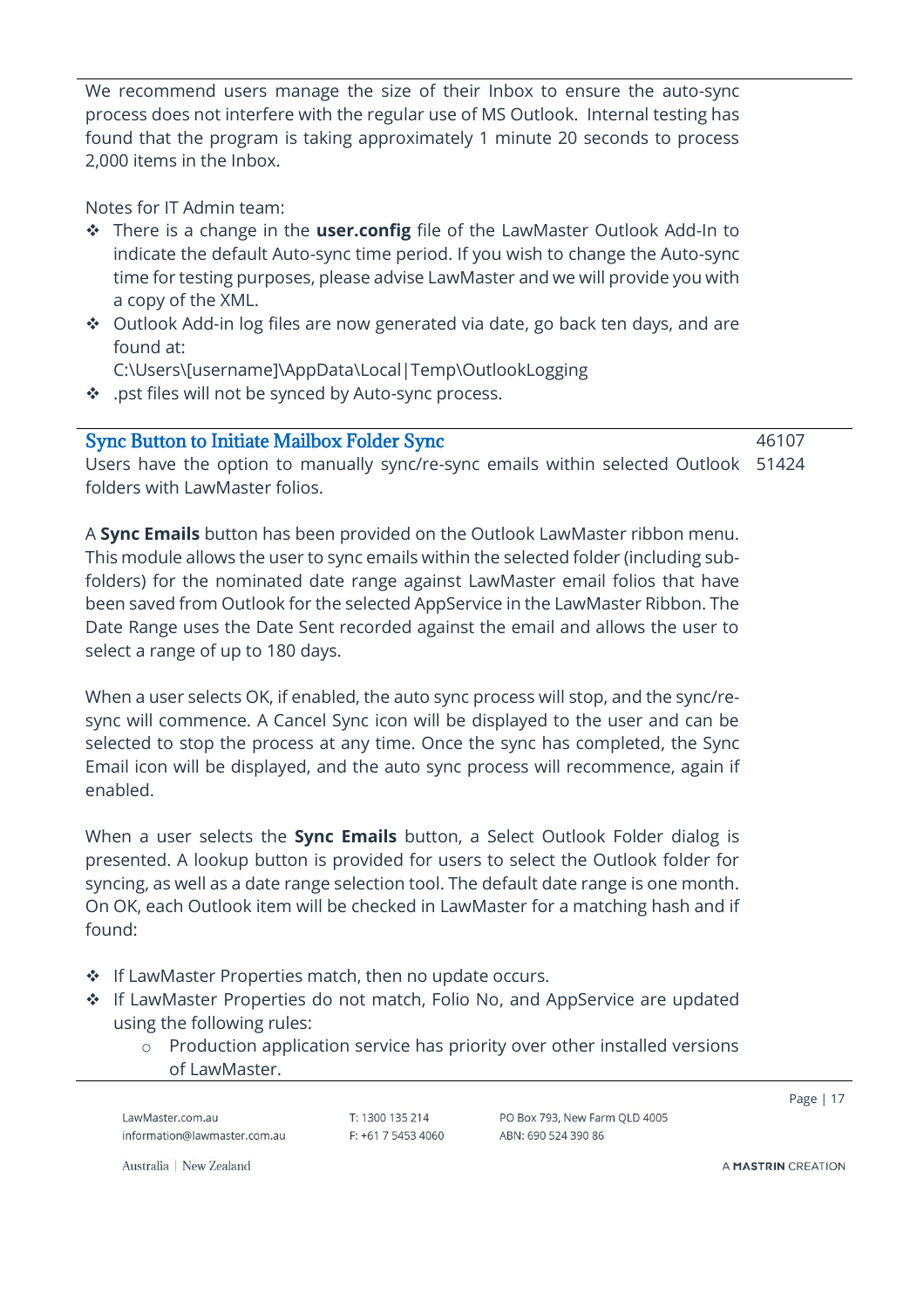- o If an email is already tagged to a Folio in Production and a matching folio is found in the selected AppService (which is not Production), then the user property values won't be overridden.
- o If an email is already tagged to a folio in Training or Development and a matching folio is found in the selected AppService, then the user property values will be overridden.
- o If email is not tagged to any version, then it stores value from the selected AppService if a match is found.

If duplicate emails exist in the selected LawMaster AppService, the folio number of the first email saved to LawMaster is used for sync purposes.

Email sync will only support one Production database at a time.

When a user starts the manual sync process with the **Compensate for online/noncached mode** selected, the date range they choose can only contain 220 items or less.

#### <span id="page-17-0"></span>Add Logging to Outlook Add-in and Async Call to "Connect to Matter" Functionality 50071

When going to Outlook  $\rightarrow$  LawMaster Ribbon  $\rightarrow$  Connect to Matter, functionality has been changed to an async call.

Debug logs have been added to CostControl, Tasks, AddInRemotingEntryPoint, AddInEntryPoint, and Mail Inspectors.

### <span id="page-17-1"></span>Records Management

<span id="page-17-2"></span>Display 00-FOLIO\_VER Parameter on new Records Management Processing Options Form 49878

The **00-FOLIO\_VER** parameter, **Finalise all Previous Versions of a Document**, is now displayed on Records Management  $\rightarrow$  Processing Options form with a checkbox.

The user can set and save the parameter from either form.

On upgrade to Canada R2:

- ❖ If **00-FOLIO\_VER** parameter exists and is flagged with "Y", then the Records Management  $\rightarrow$  Processing Options form field **Finalise all previous versions of a document** will be set to ticked.
- ❖ If **00-FOLIO\_VER** parameter does not exist or flagged with "N", then the Records Management  $\rightarrow$  Processing Options form field **Finalise all previous versions of a document** will be set to unticked.

LawMaster.com.au information@lawmaster.com.au T: 1300 135 214  $F: +61754534060$  PO Box 793, New Farm OLD 4005 ABN: 690 524 390 86

Page | 18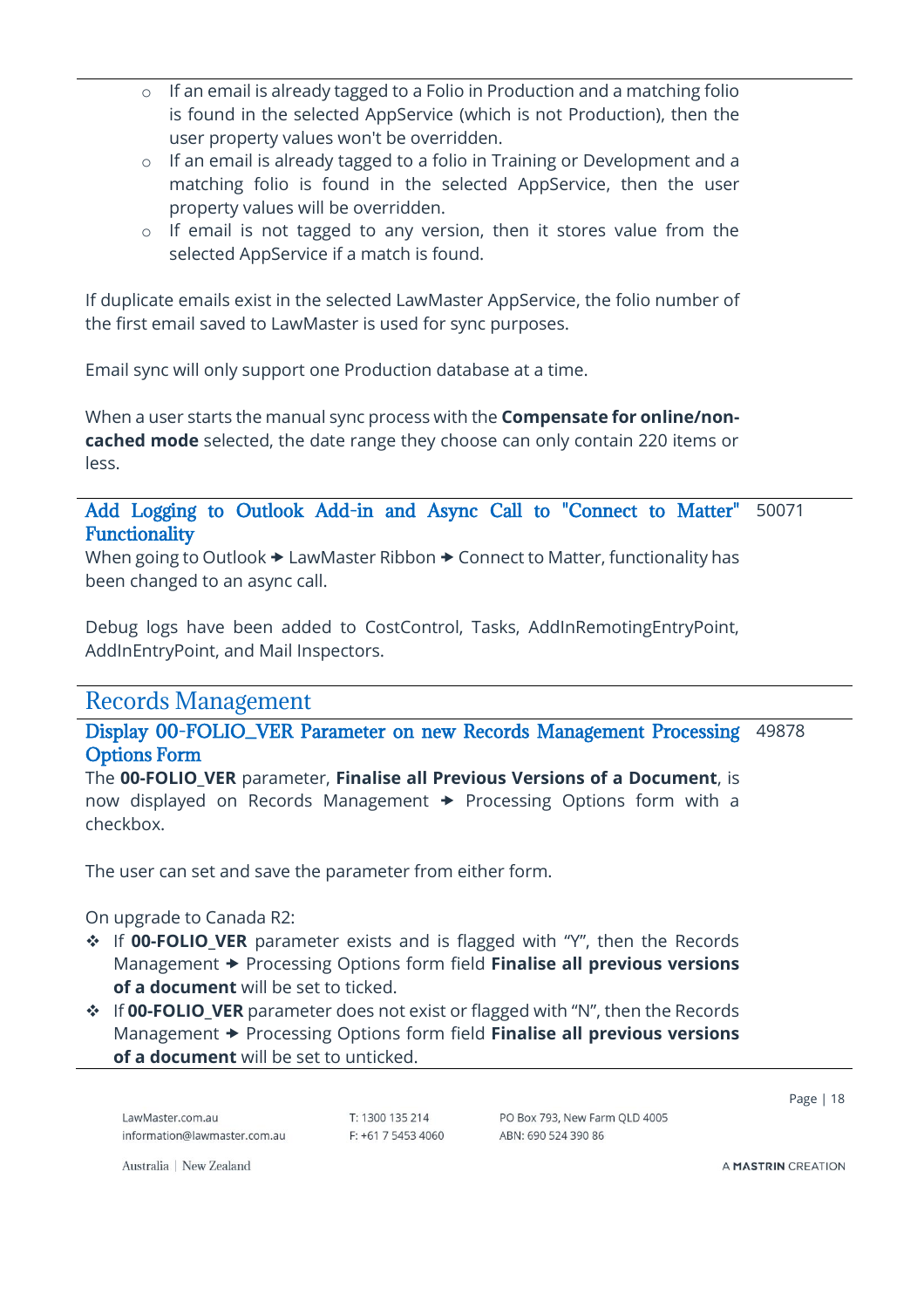<span id="page-18-8"></span><span id="page-18-7"></span><span id="page-18-6"></span><span id="page-18-5"></span><span id="page-18-4"></span><span id="page-18-3"></span><span id="page-18-2"></span><span id="page-18-1"></span><span id="page-18-0"></span>

| Fix: Bulk Load of Documents Module Error<br>Corrected an issue where the Bulk Load of Documents module was reporting<br>"Error while copying content to a stream" and "Cannot save folio to Closed<br>Matter".                                                                                                                                                                                                |                                       |                                                      | 51312              |
|---------------------------------------------------------------------------------------------------------------------------------------------------------------------------------------------------------------------------------------------------------------------------------------------------------------------------------------------------------------------------------------------------------------|---------------------------------------|------------------------------------------------------|--------------------|
| Fix: PDF Previewer fails to load when Express viewer for PDF is on<br>Corrected an issue where the PDF Previewer failed to load when the Express<br>Viewer for PDF is on. As part of this development, manual Folio Check-In now<br>includes a refresh of the Preview Pane.                                                                                                                                   |                                       |                                                      | 51154              |
| <b>System Administration</b>                                                                                                                                                                                                                                                                                                                                                                                  |                                       |                                                      |                    |
| <b>Upgrade DevExpress to Version 19.2.6</b><br>Dev Express has been upgraded to version 19.2.6 providing improved grid controls,<br>grid column filters, and general performance, and reliability improvement                                                                                                                                                                                                 |                                       |                                                      | 49145              |
| <b>Add Folios_Outlook_Sync to ZLM_Properties</b><br>Folios Outlook Sync has been added as a Table in the Dictionary List for User<br>Defined Queries.                                                                                                                                                                                                                                                         |                                       |                                                      | 50855              |
| <b>Support for SQL Server 2019</b><br>The LM Admin module now supports deployments to a SQL Server 2019<br>environment. Users will need to upgrade to Canada R2 before upgrading their<br>Server.<br>Note that as part of this update, the following options in the Backup/Restore menu<br>have been removed:<br>Restore DB and Log<br>豪<br>Restore DB to Time(point) of Failure<br>豪                         |                                       |                                                      | 50513              |
| <b>Trust Accounting</b>                                                                                                                                                                                                                                                                                                                                                                                       |                                       |                                                      |                    |
| <b>Trust Trial Balance Merge Error when run Using Input Date</b><br>Corrected an issue where the Print Trust Trial Balance module displays an error<br>when run using the Input Date option. The error occurs when a matter with only<br>one transaction has a Transaction Date within the nominated date range and an<br>Input Date outside the nominated date range.                                        |                                       |                                                      | 50581              |
| Display Particulars, Analysis, and Reference field in Requisition screen<br>Where 00-COUNTRY=NZL, the Add/Modify Requisition form now includes<br>Particulars and Analysis fields in addition to the existing Reference field.<br>On selection of a Payee ID, the fields will be pre-filled with values stored in the<br>equivalent field on the entity record. Users can override the Particulars, Analysis, |                                       |                                                      | 50803              |
| LawMaster.com.au<br>information@lawmaster.com.au                                                                                                                                                                                                                                                                                                                                                              | T: 1300 135 214<br>F: +61 7 5453 4060 | PO Box 793, New Farm QLD 4005<br>ABN: 690 524 390 86 | Page   19          |
| Australia   New Zealand                                                                                                                                                                                                                                                                                                                                                                                       |                                       |                                                      | A MASTRIN CREATION |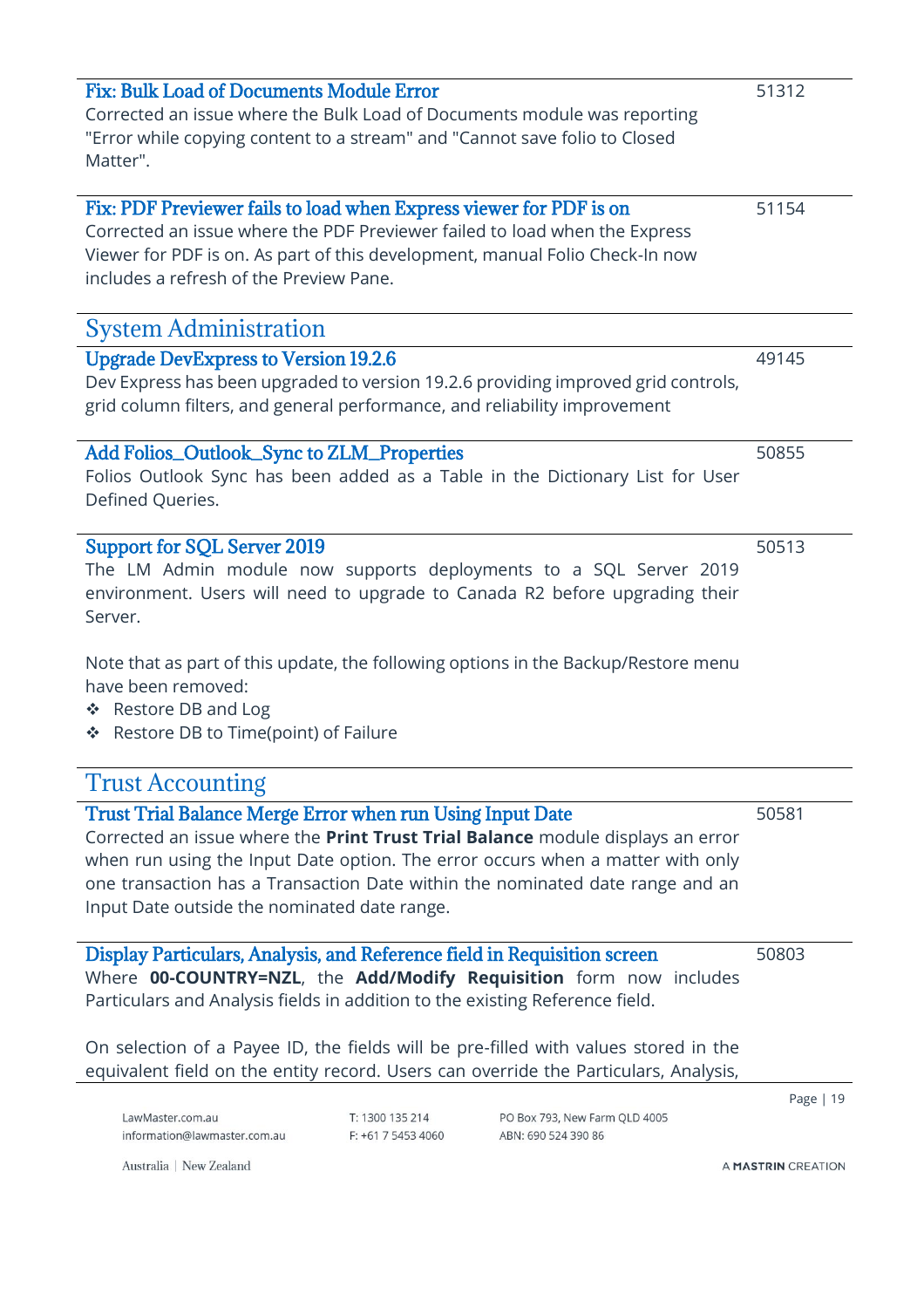and Reference field values as per the existing pattern in the **Modify Payment Voucher** form.

Particulars, Analysis, and Reference field values are applicable to all requisition types and will be saved/updated to a requisition record. Their values will be displayed in the Requisition grid to the left of the existing Reference column.

On Release of the requisition, the values in Particulars, Analysis, and Reference fields are pre-filled on the **Payment Voucher** header form and the Reference field value is saved to the Payment Voucher Allocation Reference field.

On upgrade to Canada R2, the Requisition grid will handle the additional columns if a user has saved their own Grid layout.

Where **00-COUNTRY=AUS**, the existing Reference field and behaviour is retained. Existing validation on Reference field being mandatory is retained for both **AUS** and **NZL** Country parameter.

<span id="page-19-0"></span>Bank Account details are displayed for selected Entity on Requisition screen The **Add/Modify Requisition** form now includes the following fields in the User Interface, as per the existing pattern from Entity Details  $\rightarrow$  Financial tab - Bank Details panel: 50805

- ❖ Account Name
- ❖ Account No
- ❖ Branch Name
- ❖ Bank

The Bank Details panel in **Add/Modify Requisition** form will be Hidden, Read-Only, or Read/Write based on the User's Security  $\blacktriangleright$  UI Controls tab - Requisition Details -Payee Bank Details.

On selection of Payee ID, the Read-Only or Read/Write Bank Details fields will be pre-filled with values stored on the Entity record. If Bank Details fields are editable, the user can update the values and save them to the Entity record on selection of OK in the **Add/Modify Requisition** form. If values in the Bank Details fields are updated, a record is created in the Client table Audit record.

If Bank Details fields are Read Only, the user cannot make any changes to the values in the **Add/Modify Requisition** form.

If Bank Details fields are Hidden, the entire Bank Details panel is removed from view. See the existing pattern with the Entity Details  $\rightarrow$  Financial tab.

LawMaster.com.au information@lawmaster.com.au T: 1300 135 214  $F: +61754534060$  PO Box 793, New Farm OLD 4005 ARN: 690 524 390 86

Page | 20

Australia | New Zealand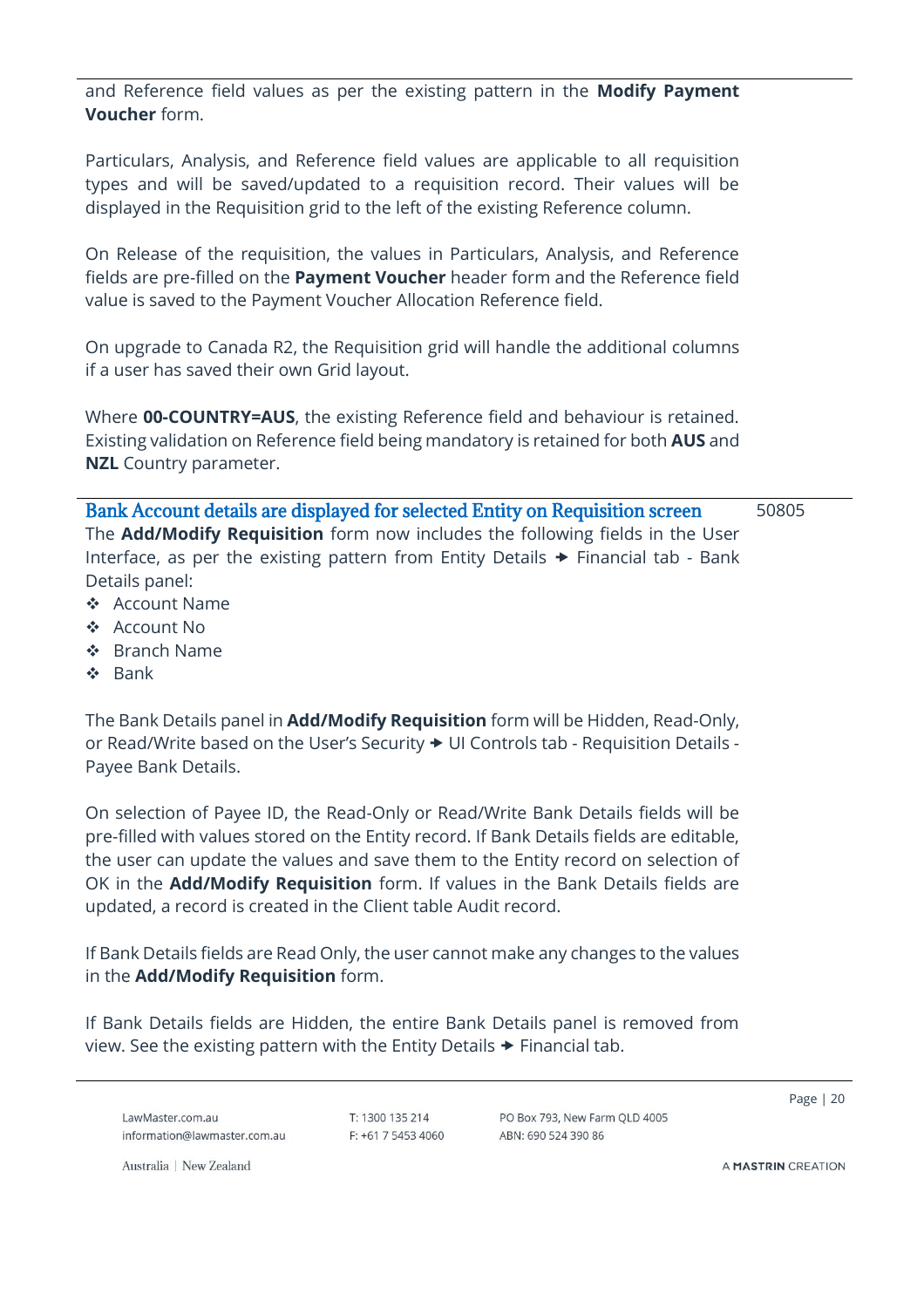Bank Details fields are applicable to all Requisition Types, i.e., Trust, General, and Investment (NZ only).

For Payment Methods B, S, or Y, validation will be based on the Account Name, Account No, and Bank fields displayed to the user on Requisition as follows:

- ❖ All fields can be left blank.
- ❖ If the Account Number is filled, it must be valid and the format and validation will be specific to the **00-Country** parameter.
- ❖ If Bank field is filled, it must be valid according to **PN** Parameter.
- ❖ If Account Name is filled, Account Number must be filled and valid.

For Payment Methods D, E, or X, validation will be based on the Account Name, Account No, and Bank fields displayed to the user on Requisition as follows:

- ❖ Account Name, Account Number, and Bank fields must be filled.
- ❖ Account Number must be valid. the format and validation will be specific to the **00-Country** parameter.
- ❖ Bank field must be valid according to the **PN** Parameter.

On Release of the Requisition, if Payment Method is D, E, or X, the Bank Details are obtained from the Payee Entity recorded against the Requisition and saved to the Payment Voucher and Trust record if applicable.

On Add/Modify Requisition, where 00-Country=AUS AND Payee ID has no ABN **AND** the Bank Account details have been modified:

- 1. If the user selects NO to the ABN "Do you wish to Continue" message, the Bank Account detail changes on the form will be held.
- 2. If the user selects YES to the ABN "Do you wish to Continue" message, the Bank Account detail changes on the form will be saved.

On Upgrade to Canada R2, the existing UI Control setting for Entity Bank Details for each user will be replicated to the Requisition Details – Payee Bank Details.

### <span id="page-20-0"></span>User can select a Payment Method for a Requisition

50799

The **Add/Modify Requisition** form now includes a Payment Method field with a look up to the **PYC Payment Codes** parameter (excluding the option of **P - Already Paid**). A read only field adjacent to the Payment Method field displays the Payment Code description.

The Payment Method selection is applicable to all Requisition Types and the Payment Method code is saved and updated to the Requisition record. The Payment Method is displayed in the Requisition grid with a Code and Description. For example, **B - Cheque (bulk)**.

LawMaster.com.au information@lawmaster.com.au T: 1300 135 214  $F: +61754534060$  PO Box 793 New Farm OLD 4005 ARN: 690 524 390 86

Page | 21

Australia | New Zealand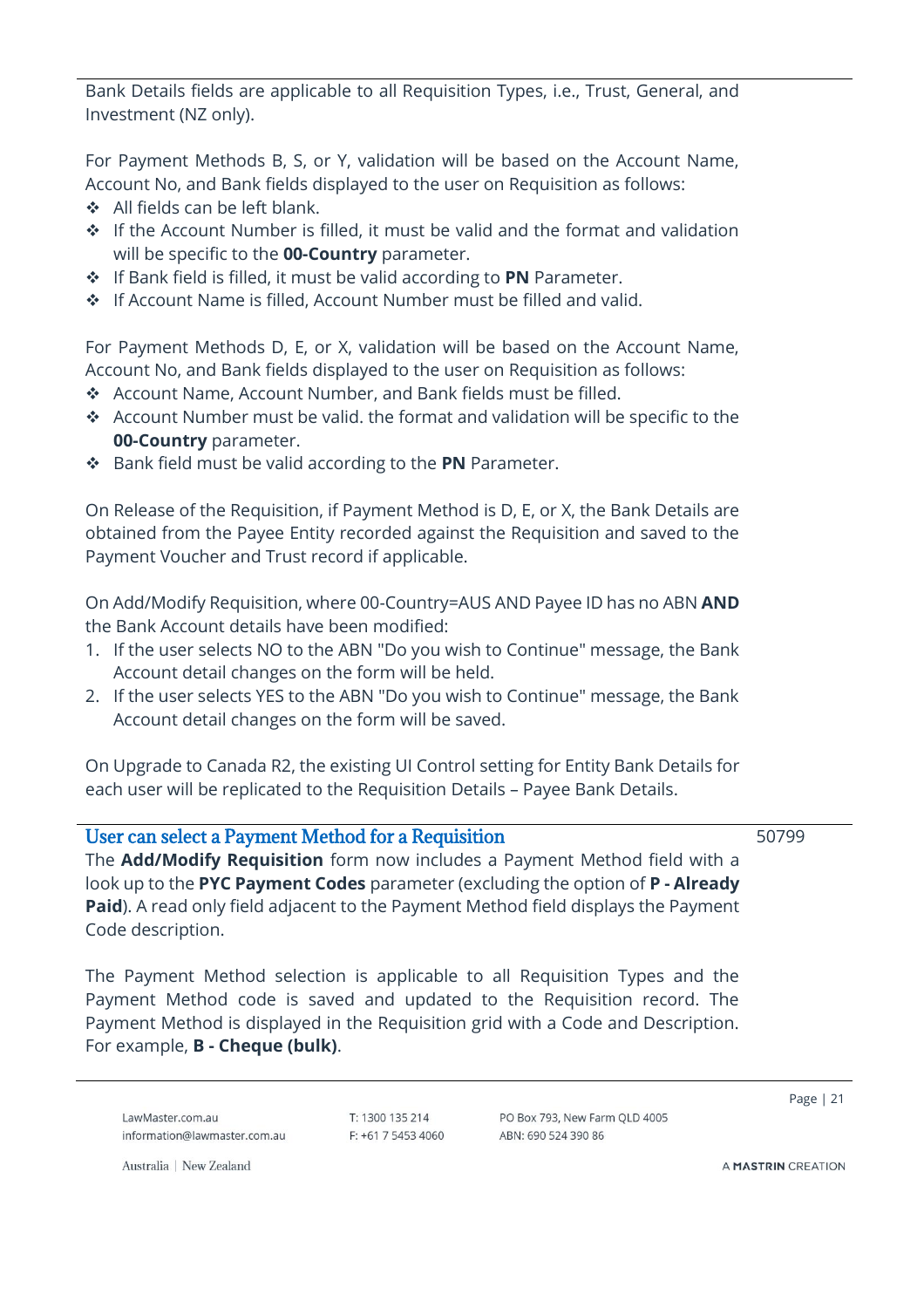On Release of the Requisition, the selected Payment Method is pre-filled on the **Payment Voucher** header form.

On upgrade to Canada R2, existing Requisitions will have a blank Payment Method Code.

#### New fields in Payment Requisition are available in Grid View

30957

All Requisition Grids available from Matter Toolbar  $\rightarrow$  Requisitions, Main Menu  $\rightarrow$ Accounting  $\rightarrow$  Trust Accounting  $\rightarrow$  Trust  $\rightarrow$  Review Trust and General Requisitions or Lawyers Toolbar  $\rightarrow$  Requisitions icon now include the following columns:

#### Where **00-Country=NZL**:

- ❖ Matter sub status labelled "Sub Status"
- ❖ Payment method
- ❖ Particulars
- ❖ Analysis
- ❖ Reference
- ❖ Investment number labelled "Matter Investment No"
- ❖ Folio number labelled "Folio No"
- ❖ Selected investment balance labelled "Investment Balance"

#### Where **00-Country=AUS**:

- ❖ Matter sub status labelled "Sub Status"
- ❖ Payment method
- ❖ Folio number labelled "Folio No"

A context menu option labelled View Folio has been added. On selection, the user is presented with the folio in the preview pane.

On upgrade, all additional columns are displayed based on country code.

<span id="page-21-0"></span>Trust requisition can be Drawn Against Investment When **00-Country=NZL**, the **Add/Modify Trust Requisition** form now includes an **Investment radio** button and an **Investment selection** tool displaying Investment Accounts on the Matter. 50807

Validation on the Investment selection field has been added to ensure that when the Investment radio button is selected, an Investment must also be selected.

If the **Investment radio** button is selected, the Bank will be Trust Account and Fund field will be disabled.

LawMaster.com.au information@lawmaster.com.au T: 1300 135 214 F: +61 7 5453 4060 PO Box 793, New Farm OLD 4005 ABN: 690 524 390 86

Page | 22

Australia | New Zealand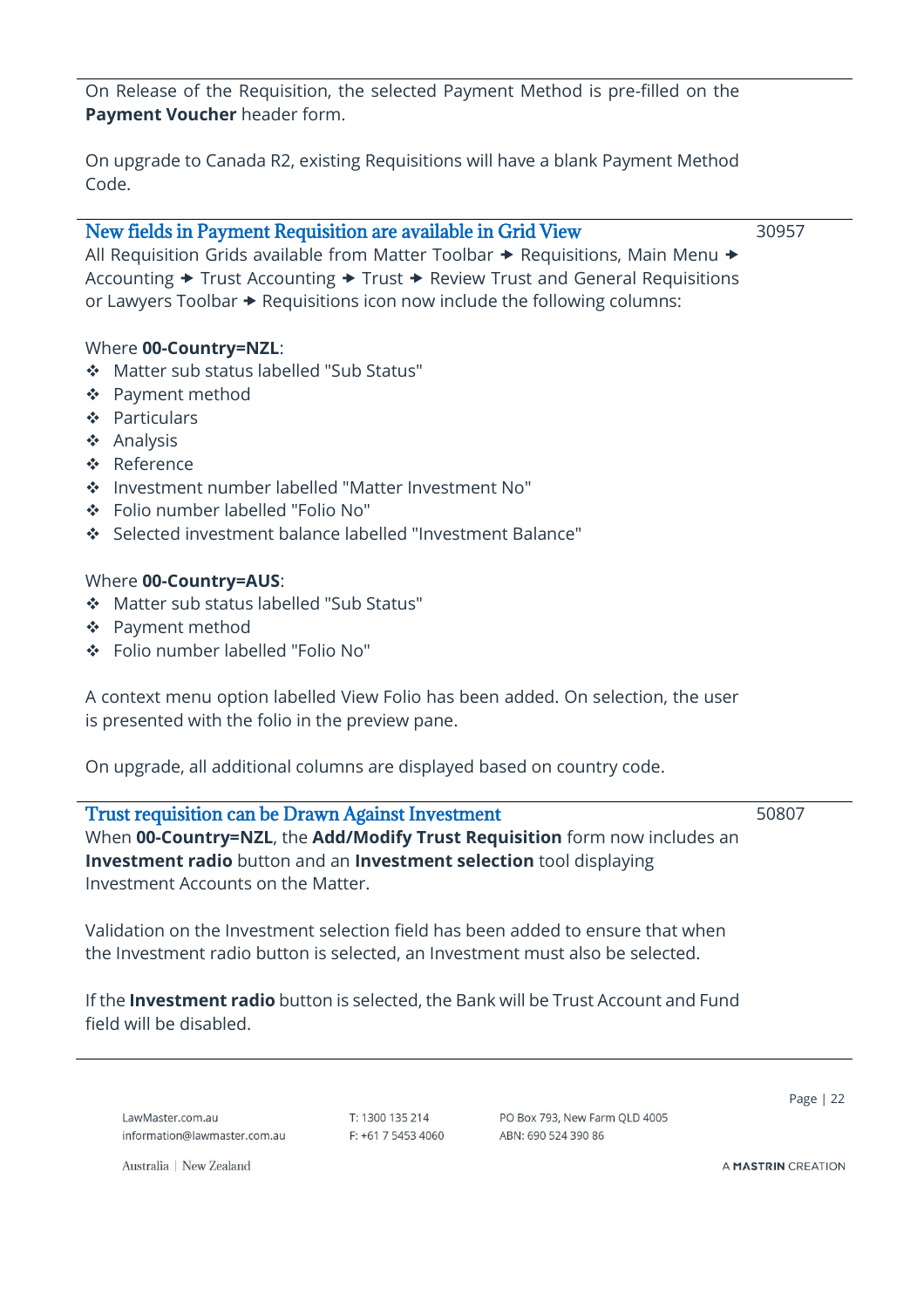If the **Investment radio** button is not selected, the **Investment Account selection** will be disabled. If a user modifies their selection from Investment to Trust or General, the **Investment Account selection** is cleared out.

The Investment Account Number is stored against the Requisition table.

On **Add/Modify Requisition**, the following validation allows a user to raise a Requisition drawn on a Trust Account:

- ❖ If **Investment Account** is **NOT** selected, sufficient cleared FIRM funds must be available in Trust (existing) **OR**
- ❖ If another Protected Fund is selected, sufficient cleared funds must be available in the Protected Fund (existing) **OR**
- ❖ If **Investment Account** is selected, sufficient funds must be available in the Investment Account (no validation required on cleared FIRM funds in Trust Account).

On selection of Release or Release and Print:

- ❖ A Trust Payment Voucher is created.
- ❖ There must be sufficient funds in Trust to draw against. It is expected the Accounts Processing team will have moved funds from Investment to Trust.

If **00-Country=AUS**, the Investment radio button and Investment selection field will be hidden from the **Add/Modify Requisition** form.

<span id="page-22-0"></span>Attach a file or folio to a Requisition

50798

The Requisition form now has a **Linked File** option, which allows the user to attach a file or folio at the time a Requisition is added or modified based on the existing pattern in the **Input Payment Voucher** form.

If a folio is selected, a user can search for it on the Lookup Folio enquiry screen using the following defaults:

- ❖ Search criteria = File / Word in Text
- ❖ File number fields pre-filled with Matter Number of Requisition

If a file is selected, a user can search for the file using Choose File lookup. On selection of a file, a folio record is created against the payee entity ID and the folio number is saved to the requisition. The existing pattern of folio default values are based on saving the file to a Payment Voucher, e.g., Template = INVOICE.

If **View Folio** is selected, the folio will be presented in the Preview Pane.

On **Release** or **Release and Print** of the Requisition, the Folio number is pre-filled on the **Payment Voucher header** form.

LawMaster.com.au information@lawmaster.com.au T: 1300 135 214  $F: +61$  7 5453 4060 PO Box 793, New Farm OLD 4005 ARN: 690 524 390 86

Page | 23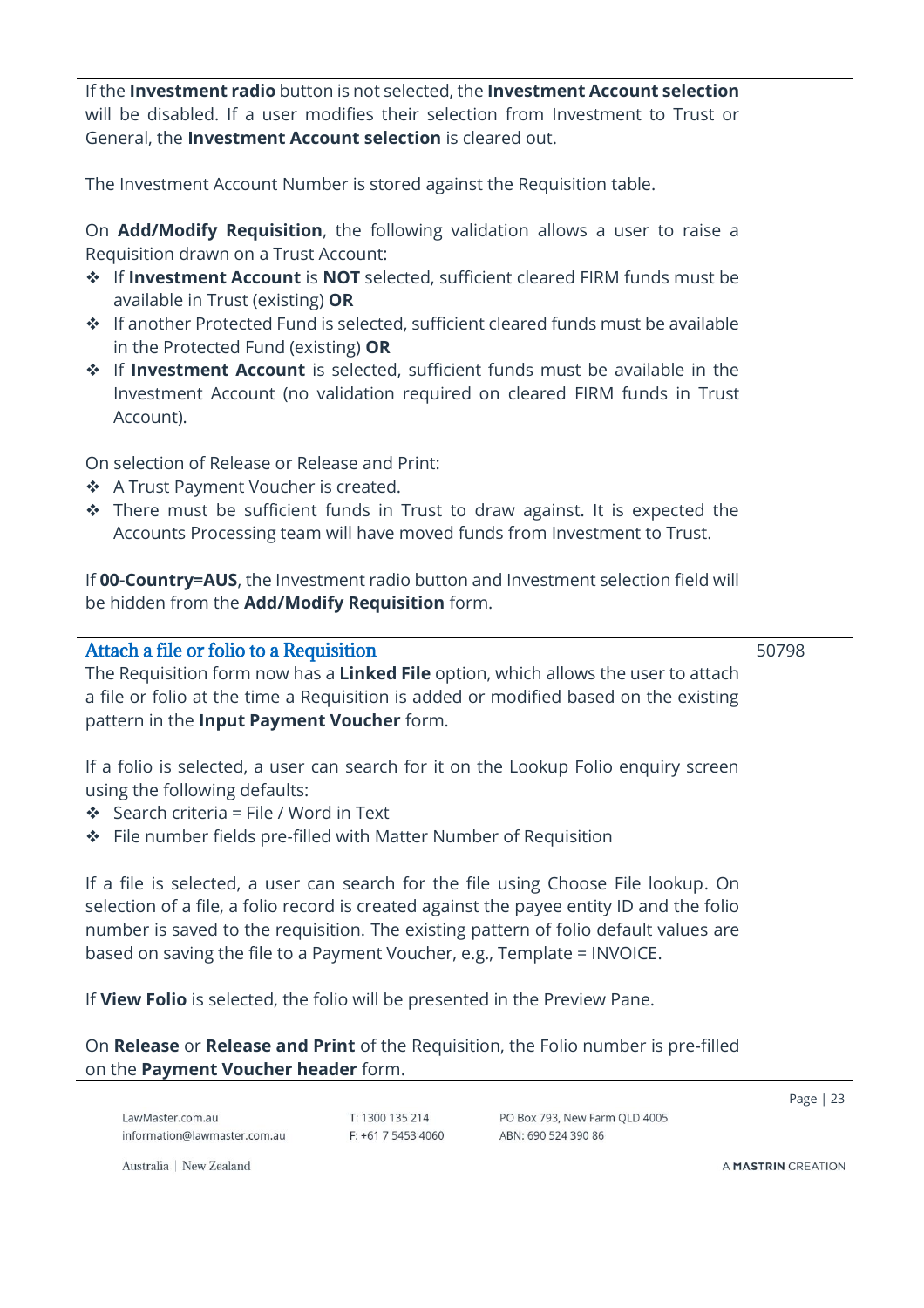You can access the **Trust\_Requisition\_Folios** table from UDQ  $\rightarrow$  List Dictionary and Maintain User Defined Queries  $\rightarrow$  Display Tables.

#### <span id="page-23-0"></span>Display the Matter Sub-Status on the Add or Modify Requisition Window The Add/Modify Requisition form now displays the Sub Status of the selected Matter at the time the requisition is opened for Add or Modify. The field is a readonly display field, and applies to all Requisition types. If the Sub Status of a matter changes, the information is refreshed on the Add/Modify Requisition form at the time of display. 50801

#### <span id="page-23-1"></span>Anticipated Disbursements on a Requisition can be set to Read Only or Read/Write Access 50804

The Resource Security  $\rightarrow$  UI Controls tab now includes a Requisition section with an **Anticipated Disbursements** field that can be set to Read Only or Read/Write. This determines whether the Anticipated Disbursement fields on the Add/Modify Requisition form will be Read-Only or Read/Write.

On selection of a Add/Modify Requisition form, the **Anticipated Disbursements** panel will be displayed according to the logged-in users Security > UI Controls including the **A/Disbursement** field and **Reduce To** field.

### If **Anticipated Disbursement** fields are:

- 1. Set to Read/Write, they are editable and the user can update the values as per any current behaviour.
- 2. Set to Read Only, then the user cannot make any changes to the values in the Add/Modify Requisition form.

### <span id="page-23-2"></span>WP Form TR Requisition includes Static Fields for new UI fields

50806

The following new fields within the Requisition are also available on the WP Form TR - Requisition:

- ❖ **Static Field 24:** Matter Sub-Status at time of print
- ❖ **Static Field 25:** Trust Investment Name (NZ Only)
- ❖ **Static Field 26:** Trust Investment Account Number (NZ Only)
- ❖ **Static Field 27:** Trust Investment Balance (NZ Only) displays the balance at time of print
- ❖ **Static Field 28:** Requisition Folio No.
- ❖ **Static Field 29:** Requisition Folio Precis
- ❖ **Static Field 30:** Payment Method
- ❖ **Static Field 31:** Particulars (NZ Only)
- ❖ **Static Field 32:** Analysis (NZ Only)
- ❖ **Static Field 33:** Reference (NZ Only)

LawMaster.com.au information@lawmaster.com.au T: 1300 135 214  $F: +61$  7 5453 4060 PO Box 793 New Farm OLD 4005 ARN: 690 524 390 86

Page | 24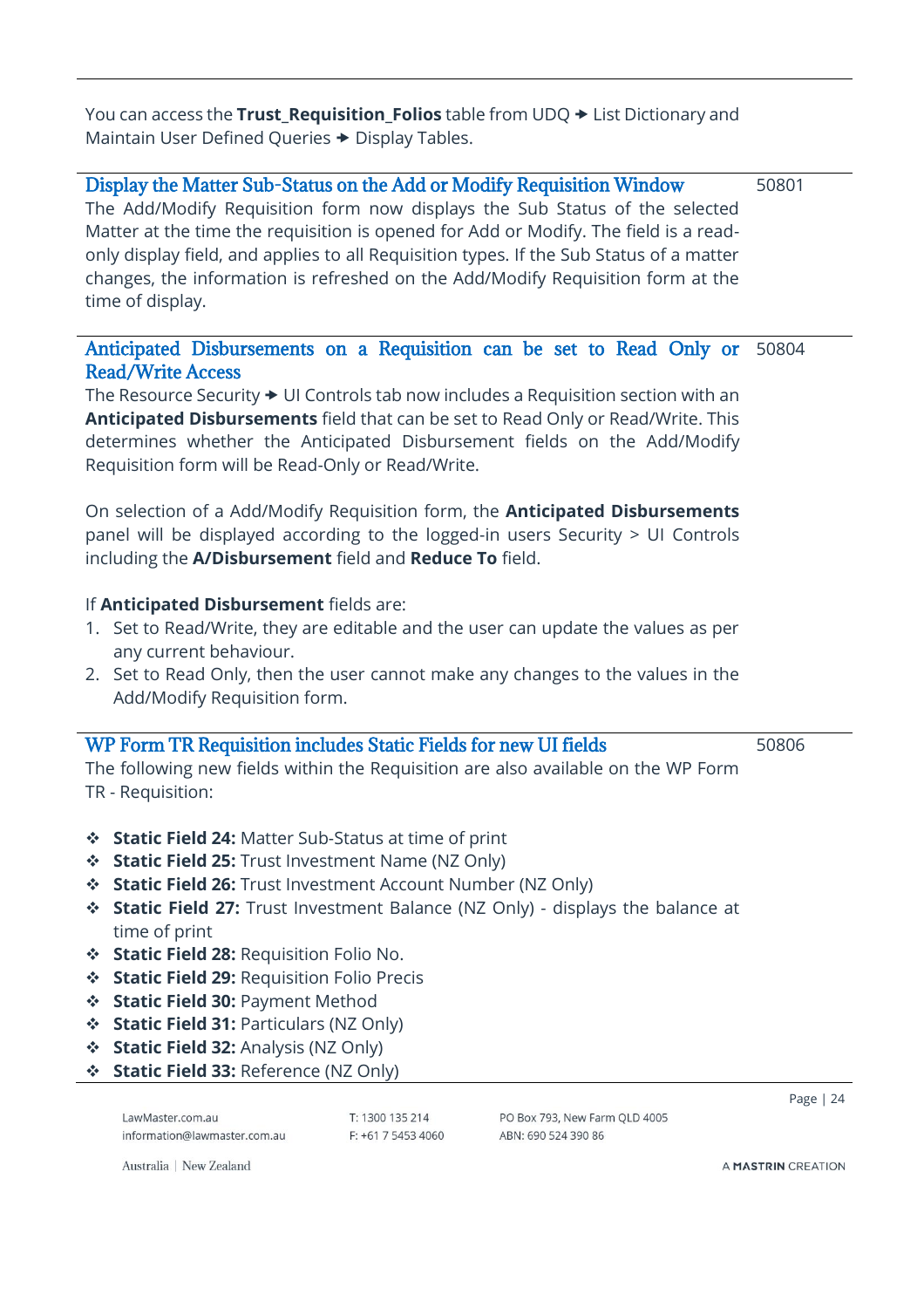- ❖ **Static Field 34:** Bank Account Name extracted from Payee Entity ID at time of print
- ❖ **Static Field 35:** Bank Account No. extracted from Payee Entity ID at time of print
- ❖ **Static Field 5** has been renamed Reference No. (AUS Only).

If there are no values for the new Static Fields, then blank is returned.

LawMaster.com.au information@lawmaster.com.au T: 1300 135 214 F: +61 7 5453 4060 PO Box 793, New Farm QLD 4005 ABN: 690 524 390 86

Page | 25

Australia | New Zealand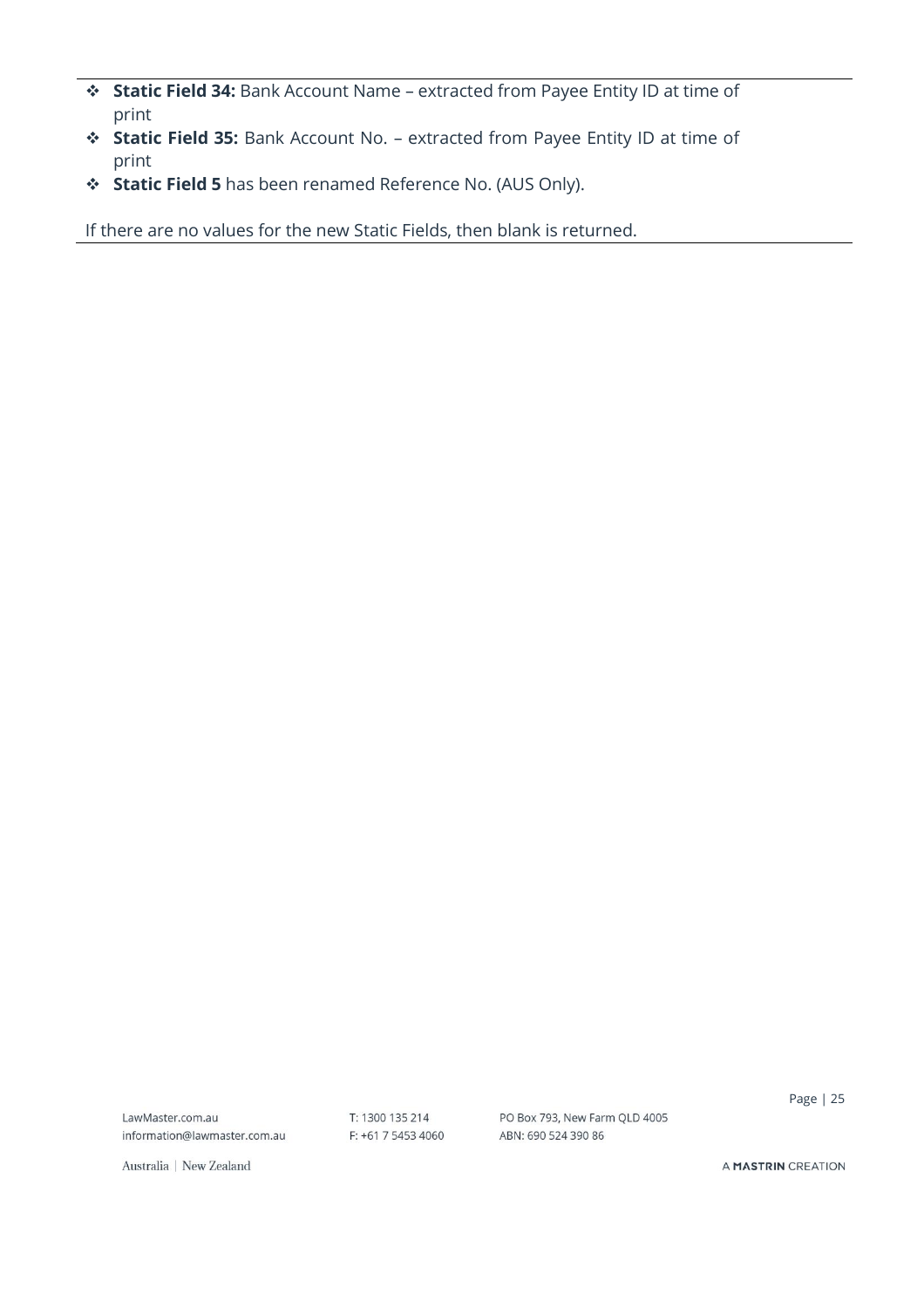# <span id="page-25-0"></span>Testing

We recommend you undertake testing of the release in your training database before installing to Production. We suggest you adopt, as a minimum, the following testing protocol:

- ❖ Review the release notes and identify the items that may have an impact on your business processes;
- ❖ If you are unsure about any aspect of the release, contact Help Desk for clarification;
- ❖ Download the release and install into the training database.
- ❖ Test the requests that may have an impact on your business processes and satisfy yourself they do not have any adverse impact on your business processes;
- ❖ Inform your uses of any changes;
- ❖ Install the release to your Production Database.

# <span id="page-25-1"></span>Version Control

| Version No. | Date of Release | Summary of Changes                                                                                                                                                                               |  |
|-------------|-----------------|--------------------------------------------------------------------------------------------------------------------------------------------------------------------------------------------------|--|
| 10.13.907   | 08/05/2020      | <b>Full Client Release</b>                                                                                                                                                                       |  |
| 10.13.909   | 13/05/2020      | Outlook Auto-sync R46105                                                                                                                                                                         |  |
|             |                 | Input Payment Voucher R51569                                                                                                                                                                     |  |
| 10.13.918   | 21/05/2020      | Elasticsearch not Indexing File Notes<br>R51581<br>Metadata included<br>Additional<br>in<br>Outlook Debug Logs R51585<br>Correct background colour of Entity<br>Details Phone and Email Comments |  |

LawMaster.com.au information@lawmaster.com.au T: 1300 135 214 F: +61 7 5453 4060 PO Box 793, New Farm OLD 4005 ABN: 690 524 390 86

Page | 26

Australia | New Zealand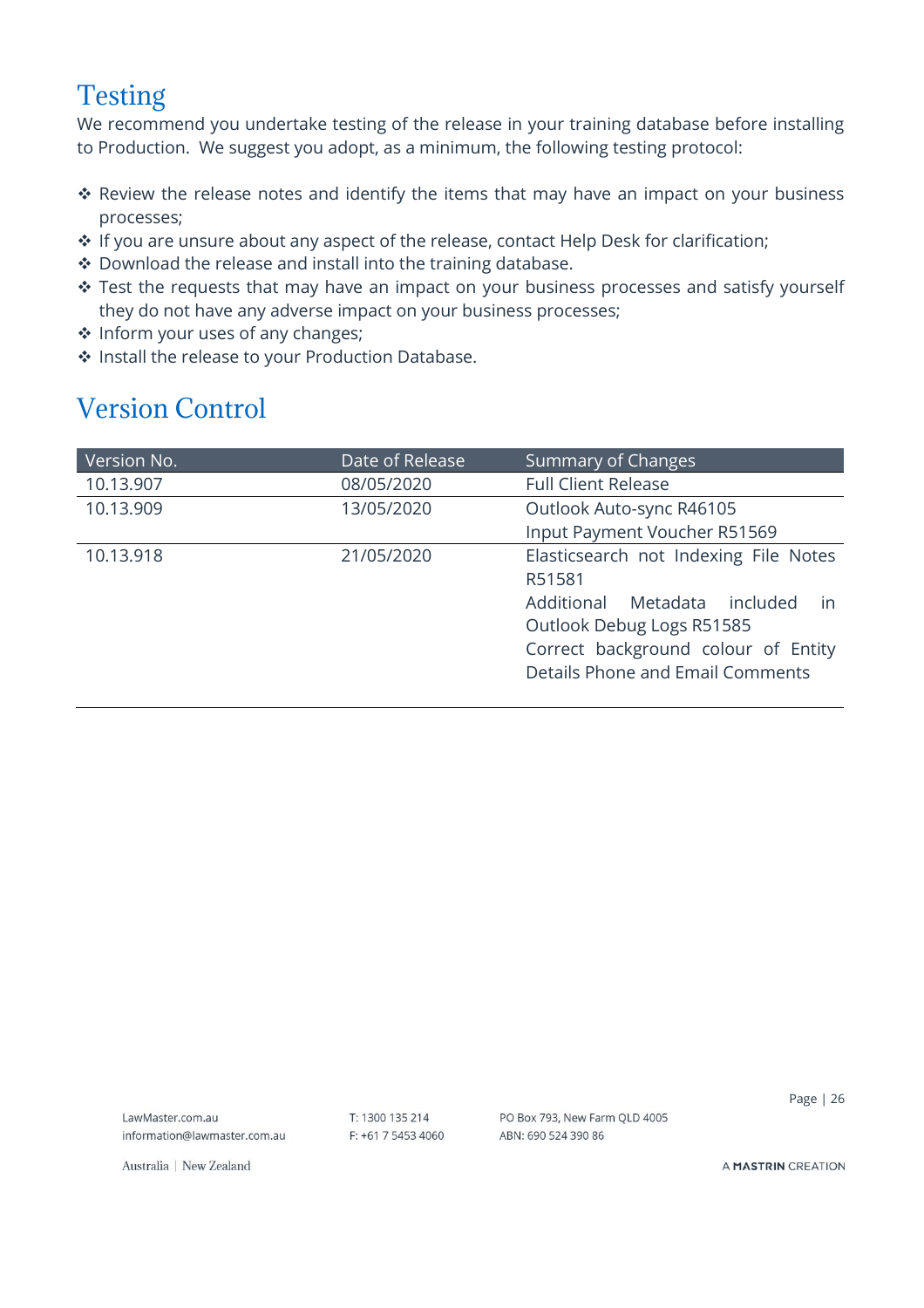# <span id="page-26-0"></span>Configuring Custom Email Properties Quick Start Guide

When activated, custom email properties can modify your Outlook emails grid to show a LawMaster folio identification number and the LawMaster server that the email is connected to. This is helpful to prevent duplicate folios or to easily check that a folio item has been added to LawMaster.

#### <span id="page-26-1"></span>System Administrators

- 1. In LawMaster, check the **Email Property-Folio Sync** checkbox:
	- a. Go to Parameters -> Set Parameters -> Miscellaneous -> Outlook Integration.
	- b. In the Integrate section, check the **Email Property-Folio Sync** checkbox

|      | <b>D.</b> Outlook Integration  |         |
|------|--------------------------------|---------|
|      | Integrate                      | Bring   |
|      | Diary: $\Box$                  | Bring-u |
|      | Email: $ \nabla $              |         |
|      | Tasks / Bring-ups: 7           |         |
|      | Email Properties-Folio Sync: V |         |
| dire | Email Drag/Drop                |         |

#### <span id="page-26-2"></span>Users

- 1. In Outlook, drag and drop an email from your Inbox to the Folios tab of a LawMaster matter.
- 2. In your Outlook Inbox, find the column header section. You may have to change your Outlook view or expand the emails window for the columns to appear:



Right-click on the column header section and select **Field Chooser**:



|                              |                      |                               | Page $ 27$         |
|------------------------------|----------------------|-------------------------------|--------------------|
| LawMaster.com.au             | T: 1300 135 214      | PO Box 793, New Farm QLD 4005 |                    |
| information@lawmaster.com.au | $F: +61$ 7 5453 4060 | ABN: 690 524 390 86           |                    |
| Australia   New Zealand      |                      |                               | A MASTRIN CREATION |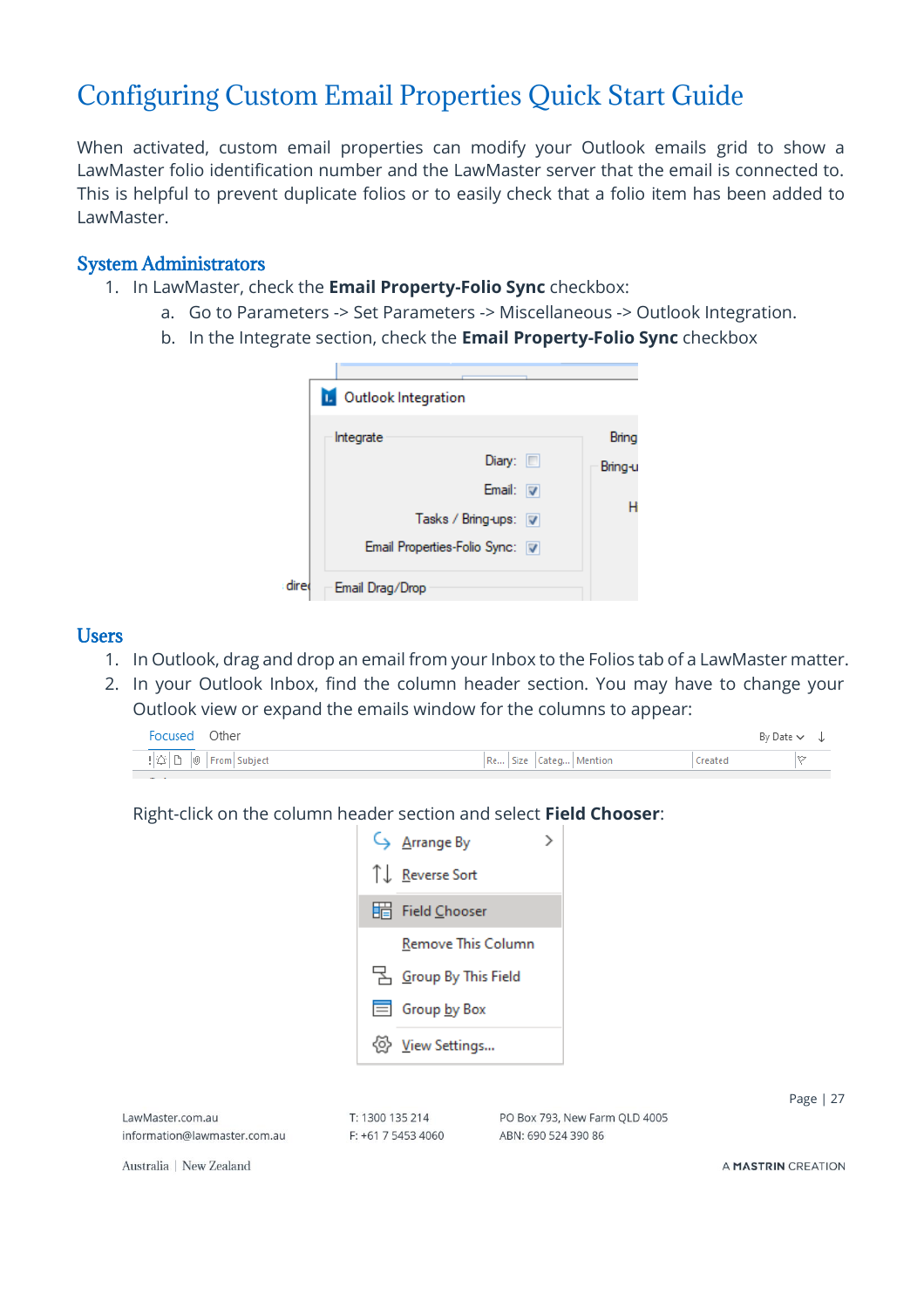3. Choose **User-defined fields in Inbox** from the drop-down menu:



4. Drag both the **LM Application Service** and **LM Folio No** columns onto the column header section in your Outlook Inbox:

| <b>Field Chooser</b>          |               |   |
|-------------------------------|---------------|---|
| User-defined fields in Inbox  |               |   |
| <b>LM Application Service</b> |               |   |
| <b>LM Folio No</b>            |               |   |
|                               |               |   |
|                               |               |   |
|                               |               |   |
|                               |               |   |
|                               |               |   |
|                               |               |   |
|                               |               | v |
| New                           | <b>Delete</b> |   |
|                               |               |   |

5. Your column headers will now appear in your Outlook inbox:

| All | Unread                                                                                                           |         |                        |                  |          |
|-----|------------------------------------------------------------------------------------------------------------------|---------|------------------------|------------------|----------|
|     | $\mathbb{E}$ , $\mathbb{E}$ , $\mathbb{E}$ $\mathbb{E}$ $\mathbb{E}$ $\mathbb{E}$ $\mathbb{E}$ $\mathbb{E}$ From | Subject | LM Application Service | LM Folio No Sent | Received |

### You may need to restart outlook for the email settings to appear:

| Focused                                                 | Other |              |             |                               |                          | By Date $\sim$ |  |
|---------------------------------------------------------|-------|--------------|-------------|-------------------------------|--------------------------|----------------|--|
| $  \mathfrak{D}  \mathbb{D}  $ $  \mathbf{F}  $ Subject |       |              | LM Folio No | LM Application Service        | $ F S C Me Creat \nabla$ |                |  |
| $\vee$ Today                                            |       |              |             |                               |                          |                |  |
|                                                         |       | B test again | 23688       | Staging Canada R2 AUS SQL2014 |                          | Wed            |  |

|                              |                      |                               | 28<br>Page         |
|------------------------------|----------------------|-------------------------------|--------------------|
| LawMaster.com.au             | T: 1300 135 214      | PO Box 793, New Farm QLD 4005 |                    |
| information@lawmaster.com.au | $F: +61$ 7 5453 4060 | ABN: 690 524 390 86           |                    |
| Australia   New Zealand      |                      |                               | A MASTRIN CREATION |